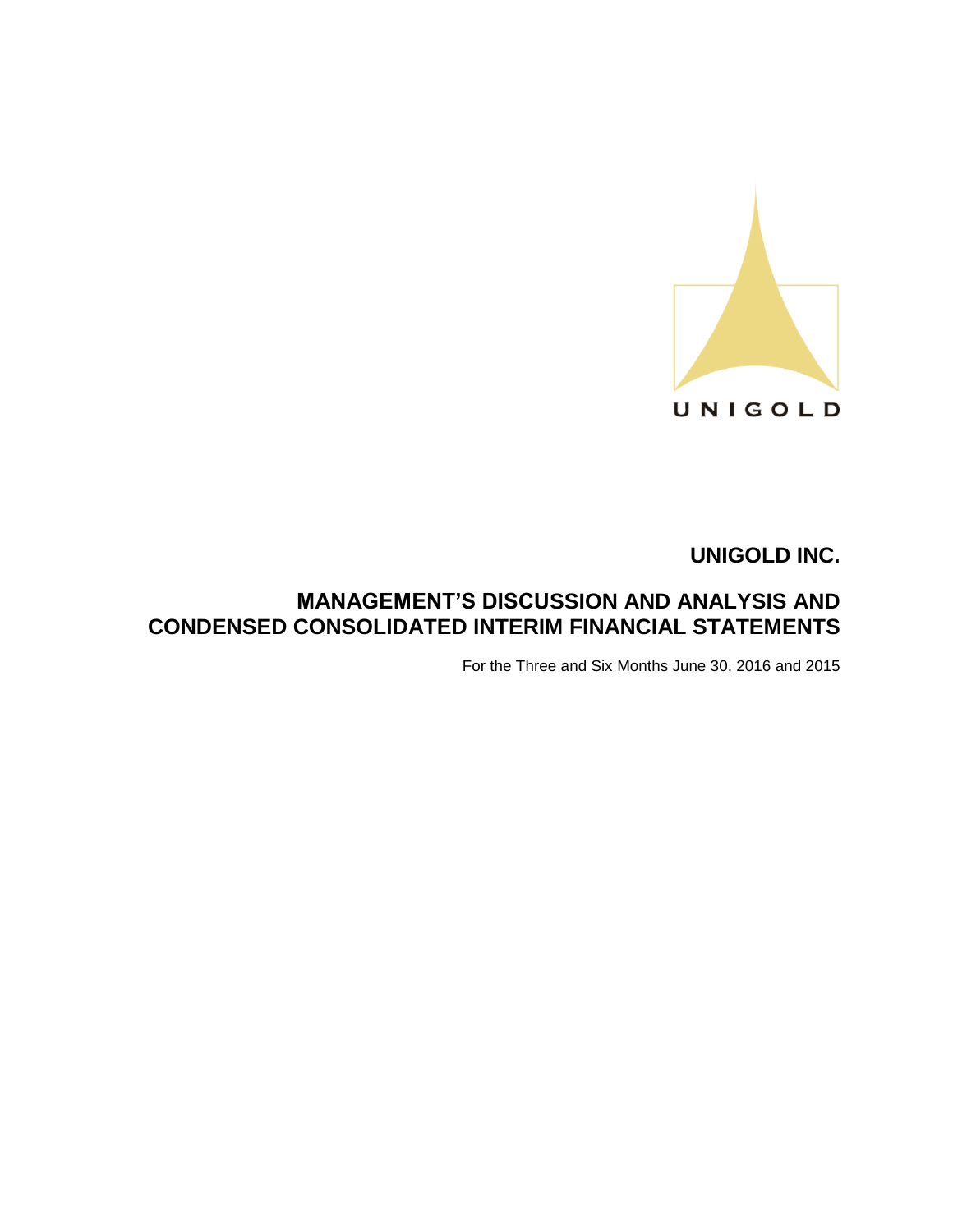# **MANAGEMENT'S DISCUSSION AND ANALYSIS**

The following discussion and analysis of the unaudited, condensed consolidated interim operating results and financial condition of Unigold Inc. ("Unigold" or the "Company") for the fiscal periods ended June 30, 2016 and 2015 should be read in conjunction with the unaudited, condensed consolidated interim financial statements of the Company and notes thereto at June 30, 2016. All financial information in this MD&A has been prepared in accordance with International Financial Reporting Standards ("IFRS"), and all dollar amounts are expressed in Canadian dollars unless otherwise indicated. Additional information, including the Company's press releases, has been filed electronically through the System for Electronic Document Analysis and Retrieval ("SEDAR") and is available online at www.sedar.com. The date of this report is August 17, 2016.

# *Company Overview*

Unigold is a Canadian based, growth oriented, junior natural resource company focused on exploring and developing its significant land position in the Dominican Republic, within the highly prospective, Cretaceous age, Tireo Formation. The Tireo Formation, an emerging gold and base metal district, is a 75 kilometre wide series of volcanic and sedimentary rocks trending northwesterly across the island of Hispaniola. Unigold's most advanced project is their 100 percent interest in the 22,600 hectare Neita Exploration Concession, located in the west central highlands of the Dominican Republic along the border with Haiti. The license for the Concession was renewed in 2012 for another five-year term (comprised of a three-year term with two one-year extensions available upon application). The first one-year extension was granted March 2015. The second extension was granted February 2016. Unigold operates through its wholly owned Canadian subsidiary, Unigold Resources Inc., and its 97 per cent owned subsidiary, Unigold Dominicana, S.R.L., which is incorporated in the Dominican Republic.

### *Forward-Looking Statements*

This MD&A contains "forward-looking information" within the meaning of applicable Canadian securities legislation. Forward-looking information includes, but is not limited to, information concerning Unigold's exploration program and planned gold production as well as Unigold's strategies and future prospects. Generally, forward-looking information can be identified by the use of forward-looking terminology such as "plans", "expects", or "does not expect", "is expected", "budget", "scheduled", "estimates", "forecasts", "intends", "anticipates", or "does not anticipate", or "believes" or variations of such words and phrases or statements that certain actions, events or results "may", "could", "would", "might", or "will be taken", "occur", or "be achieved". Forward-looking information is based on the opinions and estimates of management at the date the information is made, and is based on a number of assumptions and subject to a variety of risks and uncertainties and other factors that could cause actual events or results to differ materially from those projected in the forward-looking information. Assumptions upon which such forward-looking information is based include, without limitation, availability of skilled labour, equipment, and materials; the potential of the Company's properties to contain economic metals deposits; the Company's ability to meet its working capital needs for the twelve-month period ending December 31, 2015; and the plans, costs, timing and capital for future exploration and development of the Company's property interests in the Dominican Republic. Many of these assumptions are based on factors and events that are not within the control of Unigold and there is no assurance they will prove to be correct. Factors that could cause actual results to vary materially from results anticipated by such forward-looking information include changes in market conditions, variations in ore reserves, resources, grade or recovery rates, risks relating to international operations (including legislative, political, social, or economic developments in the jurisdictions in which Unigold operates), economic factors, government regulation and approvals, environmental and reclamation risks, actual results of exploration activities, fluctuating metal prices and currency exchange rates, costs, changes in project parameters, conclusions of economic evaluations, the possibility of project cost overruns or unanticipated costs and expenses, labour disputes and the availability of skilled labour, failure of plant, equipment or processes to operate as anticipated, capital expenditures and requirements for additional capital, risks associated with internal control over financial reporting, and other risks of the mining industry. Although Unigold has attempted to identify important factors that could cause actual actions, events or results to differ materially from those described in forward-looking information, there may be other factors that cause actions, events or results not to be anticipated, estimated or intended. There can be no assurance that forward-looking information will prove to be accurate, as actual results and future events could differ materially from those anticipated in such information. Unigold undertakes no obligation to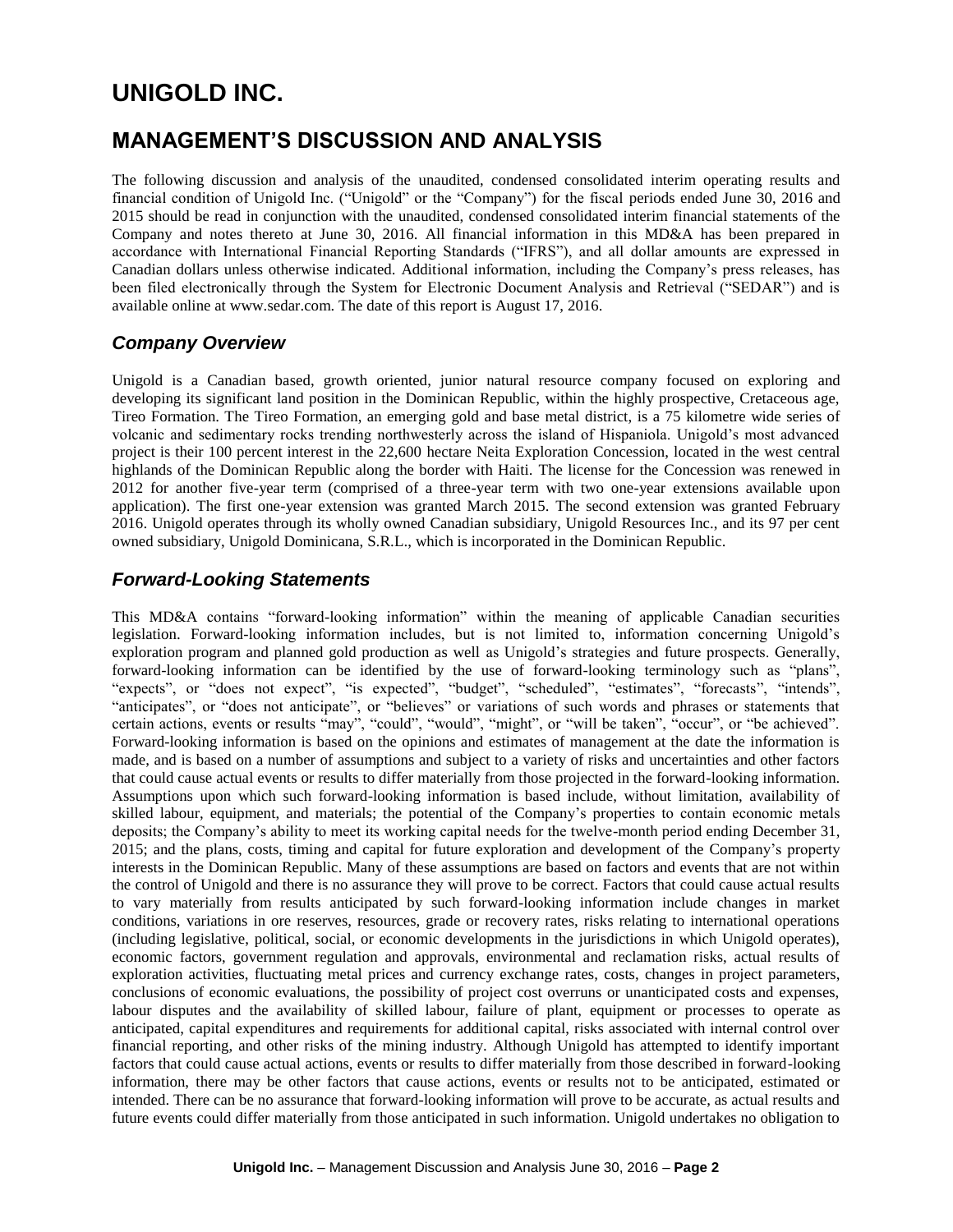update forward-looking information if circumstances or management's estimates or opinions should change except as required by applicable securities laws. The reader is cautioned not to place undue reliance on forward-looking information.

# *Nature of Operations and Going Concern*

On November 12, 2013, the Company announced an initial inferred mineral resource estimate for the Candelones deposits assuming open-pit mining of the deposits. This resource was estimated to be 39.5 M tonnes averaging 1.6 grams per tonne ("g/t") gold ("Au") containing 2.0 M ounces of gold. On February 24, 2015, the Company announced an updated inferred mineral resource estimate for the Candelones Extension deposit, assuming underground mining of this deposit. The updated resource estimated 5.2 M tonnes averaging 5.3  $g/t$  Au containing 894,000 ounces of gold with 0.35 percent ("%") copper ("Cu") containing 41.2 M lbs of copper. The reader is cautioned that mineral resources are not mineral reserves and do not have demonstrated economic viability. A mineral resource is a concentration or occurrence of solid material of economic interest in or on the Earth's crust in such form, grade or quality and quantity that there are reasonable prospects for eventual economic extraction. The location, quantity, grade or quality, continuity and other geological characteristics of a mineral resource are known, estimated or interpreted from specific geological evidence and knowledge, including sampling.

The recoverability of the amounts shown for mineral properties and deferred exploration and evaluation costs are dependent upon the existence of economically recoverable mineral reserves, the ability of the Company to obtain the necessary financing to complete its exploration programs and upon future profitable production or proceeds from disposition of such properties.

Because of limited working capital and continuing operating losses, the Company's continuance as a going concern is dependent upon its ability to obtain adequate financing and to reach profitable levels of operation. It is not possible to predict whether financing efforts will be successful or if the Company will attain profitable levels of operations or be able to sell properties.

# *Highlights for Q2 2016*

### *Operations*

Unigold raised gross proceeds of \$4.8M in a brokered private placement.

### *Events Subsequent to the Quarter End*

 Exploration drilling resumed in July on the Candelones extension high-grade zones. Unigold intersected 4.0 metres averaging 10.07 g/t Au; 20.9 g/t Ag; 0.2% Cu and 2.4% Zn; extending the Candelones Extension footprint to the west (PR 2016-11).

### *Exploration*

### *Neita*

Unigold's Neita concession covers a 22,616 ha area within the highly prospective Tireo Formation, a 75 kilometre wide series of volcanic and sedimentary rocks trending northwesterly through the island of Hispaniola. The Tireo Formation hosts a number of promising gold and base metal targets, both in the Dominican Republic and Haiti. Over 5.0 million ounces of gold equivalent resources have been identified in the Tireo Formation in the past year.

In December 2015, the Company initiated a limited diamond drilling program at the Candelones Extension deposit to test select areas of the deposit for the potential to host feeder systems and/or massive sulphides typical of epithermal and VHMS deposits. The Company believes that the wide spaced drill pattern employed to establish the initial open pit mineral resource failed to adequately test for the presence of feeder systems and massive sulphide lenses.

As at March 5, 2016, the Company had completed the planned drill program. In all, a total of 15 holes (4,996 metres) were completed at three separate targets. Four holes (1,415 metres) were completed as at December 31, 2015. Results have been received for all holes (UGD PR No's 2016-01, 02, 03, 04 and 05) of the winter drill program.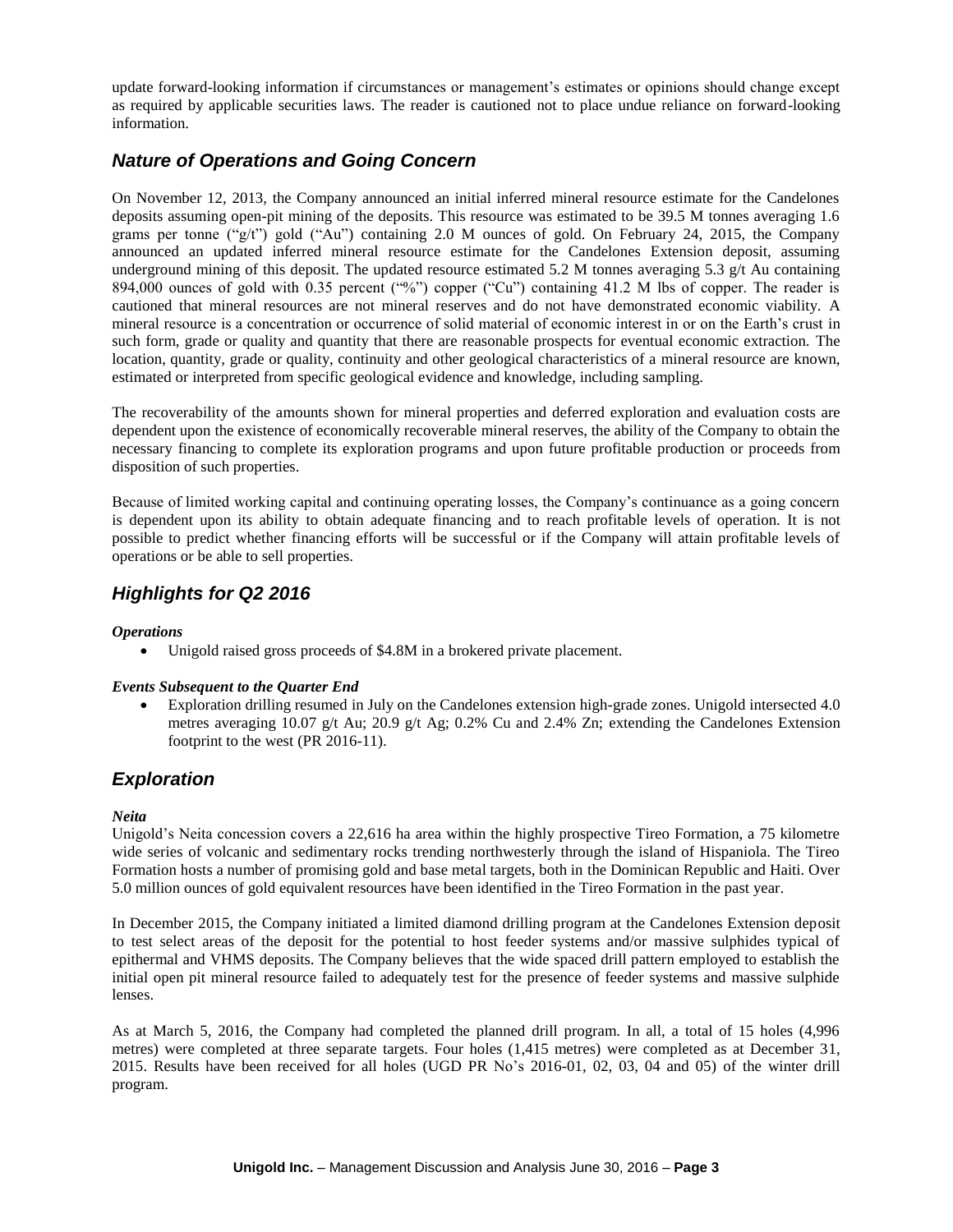At Target A, at the eastern limit of the mineral resource envelope, drilling intersected two distinct, flat lying lenses of massive to semi-massive, pyrite rich sulphides with elevated gold and copper grades averaging  $+6.0$  g/t Au and +0.6% Cu respectively. Drilling has traced the upper lens of massive sulphide mineralization over a 200 metre length and over 85 metres down dip. The thickness of the massive sulphides ranges from 5 to 30 metres. Most importantly, the massive sulphides remain open to the east, offering an excellent opportunity to increase the size and quality of the mineral resource.

At Target B, in the central portion of the deposit, drilling identified what is interpreted to be a sub-vertical, epithermal feeder system that has been traced over 100 metres vertically and measures 25 metres along strike. The feeder system, with intense quartz flooding, has returned gold grades averaging 6-8 g/t Au with elevated silver, copper and zinc over a 5 to 10 metre thickness.

At Target C, the western limit of the deposit, drilling identified what is interpreted to be a second vertical epithermal feeder system with gold grades ranging from 5-8 g/t Au with elevated silver, copper and zinc mineralization associated with barite/quartz veining over a 5 to 10 m thickness. This high-grade mineralization is open to the west, offering a third target with excellent potential to increase the quantity and quality of the mineral resource.

The results of this targeted exploration program has proven that higher-grade mineralization is present and that the historical drill pattern failed to capture the potential associated with this mineralization. High-grade gold, silver, copper and zinc mineralization was identified at all three targets tested; three of every four holes drilled intersected elevated gold grades. All three targets remain open, offering excellent targets for future drilling to increase the quantity and quality of the mineral resource.

The targeted exploration program completed in Q1 2016 has isolated what is interpreted to be a structural corridor, plunging at 25 to 30° to the northeast and open in both directions. In addition, the Company has identified several gaps along this trend greater than 10,000 square metres in area that have not been tested with the current drill pattern. These target areas offer immediate opportunities to increase the quantity and quality of the mineral resource.

During Q2, efforts were directed at interpreting the results obtained. Subsequent to the quarter end, drilling resumed on July 15. An approximate 8,000m drill program is planned to continue to mid-December 2016. The objectives of the program are to:

- Increase the quantity (tonnes) and quality (grade) of the Candelones Extension resource;
- Expand the high-grade zones identified in Q1 2016; and
- Test the current geological model and demonstrate understanding of how and why mineralization occurs and improve Unigold's ability to predict where more can be found.

The results from the first two drill holes of the current program were announced August 16, 2016 (see Press Release No. 2016-16). The holes targeted an undrilled area up plunge along an interpreted high-grade corridor. The results included an intersection over 4.0 metres averaging 10.07 g/t Au; 20.9 g/t Ag; 0.2% Cu and 2.4% Zn. The drill holes extend the mineralization at Target C twenty five metres to the west of LP16-105.

The exploration license for the Neita concession was extended for one additional year in February 2016. Preliminary work on the next license renewal will start in O3 with the objective of submitting the necessary documents in O1 2017.

|                                 | <b>Statistics</b>   |       |                 |  |  |
|---------------------------------|---------------------|-------|-----------------|--|--|
| Compilation data                | Q <sub>2</sub> 2016 | YTD   | PROJECT TO DATE |  |  |
| Drilling $-$ holes              |                     | 11    | 463             |  |  |
| Drilling $-$ metres             |                     | 3,581 | 108,385         |  |  |
| Trenching – metres              |                     |       | 31,559          |  |  |
| Geochemical analysis            |                     |       | 142,697         |  |  |
| Grab samples                    |                     |       | 10,108          |  |  |
| Soil samples                    |                     |       | 32,704          |  |  |
| Stream samples                  |                     |       | 884             |  |  |
| Induced polarization lines – km |                     |       | 196             |  |  |
| Magnetic survey lines $-$ km    |                     |       | 687             |  |  |

Completed work: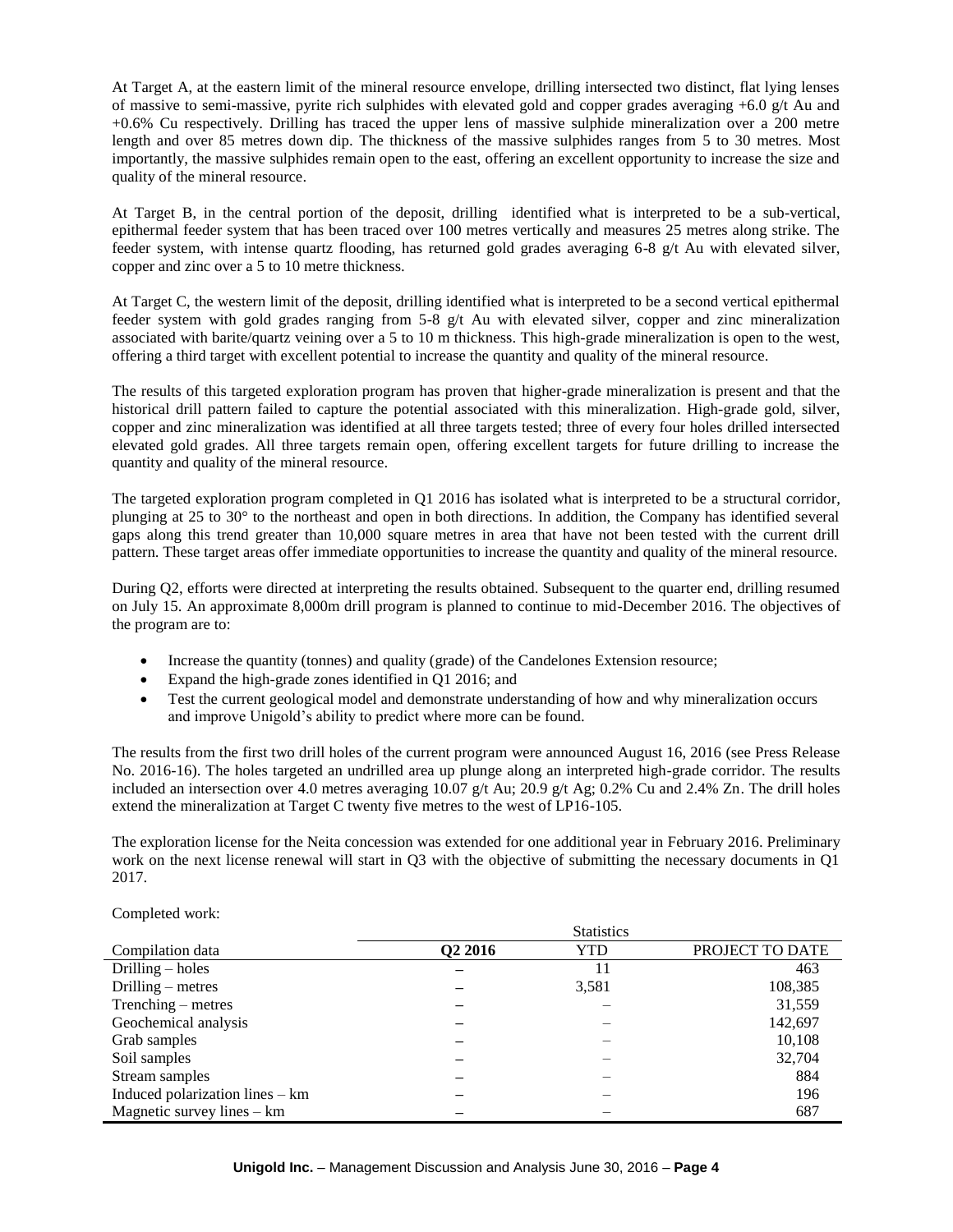The material categories of exploration and evaluation assets are summarized below:

|                                                        |                 | Year to date |               |
|--------------------------------------------------------|-----------------|--------------|---------------|
| As at                                                  | January 1, 2016 | additions    | June 30, 2016 |
| Consulting (contract geologists and other technical    |                 |              |               |
| specialists)                                           | 6,210,221<br>S. | \$147,065    | \$6,357,286   |
| Drilling (including supplies and logistics expenses)   | 12,943,717      | 58,004       | 13,001,721    |
| Field expense (including geochemistry and geophysics)  | 2,220,332       | 5,180        | 2,225,512     |
| Laboratory analysis                                    | 4,439,622       | 57,466       | 4,497,088     |
| Travel                                                 | 1,538,751       | 1.892        | 1,540,643     |
| Wages & salaries                                       | 4,090,043       | 121,175      | 4,211,218     |
| Other (includes legal costs, capitalized depreciation) | 5,693,218       | 188,538      | 5,881,746     |
|                                                        | \$37,135,894    | \$579.320    | \$37,715,214  |

### *Results of Operations*

For the quarter ended June 30, 2016, the Company recorded a loss of \$665,535, or \$0.02 per share, compared with a loss of \$139,736 or \$0.01 per share, in 2015. The major component of the loss was non-cash share-based payment of \$487,034 (2015 – Nil). Incentive stock options were granted to directors, management and consultants. Listing and shareholder expenses amounted to \$46,106 (2015 – \$12,358). The increase was a result of having to list additional shares issued as a result of the Q2 financing.

The material components of general and administrative expenses are detailed below.

|                               | Three months ended June 30, |          |          | Six months ended June 30, |
|-------------------------------|-----------------------------|----------|----------|---------------------------|
|                               | 2016                        | 2015     | 2016     | 2015                      |
|                               |                             |          |          |                           |
| Rent                          | \$1,500                     | \$12,465 | \$7,663  | \$24,930                  |
| Insurance                     | 4,288                       | 6,888    | 8,576    | 13,776                    |
| Telephone                     | 1,353                       | 1,221    | 2,510    | 2,292                     |
| Computer supplies and support | 4,399                       | 4,284    | 9,151    | 9,521                     |
| Other                         | 1,263                       | 2,389    | 2,959    | 6,225                     |
| Total                         | \$12,803                    | \$27,247 | \$30,859 | \$56,744                  |

# *Liquidity and Capital Resources*

The Company has no producing properties and, consequently, has no current operating income or cash flow. Financing of the Company's activities to date has been primarily obtained from equity issues. The continuing development of the Company's properties therefore depends on the Company's ability to obtain additional financing.

After four dismal years, the market's appetite for gold bullion and gold has turned around. The price of gold has increased from US\$1,062 at December 31, 2015 to US\$1,320 at June 30, 2016. The stock prices of senior producers have rebounded during the first half of the year. As a result of the increased market confidence, Unigold was able to raise funds in a brokered private placement. The initial offering announced May 2, 2016 was increased and the overallotment option was fully exercised.

On May 25, 2016, Unigold Inc. closed a private placement of 16,000,000 units of the Company (the "Units") at a price of \$0.30 per Unit for gross proceeds of \$4,800,000 (the "Private Placement"). Each Unit consists of one common share of the Company (a "Unit Share") and one common share purchase warrant (a "Warrant"). Each Warrant entitles the holder thereof to purchase one common share of the Company (a "Warrant Share" and together with the Units, Unit Shares, and Warrants, the "Securities") at an exercise price of \$0.45 at any time prior to May 25, 2018. The Company has the right to accelerate the expiry date of the Warrants on notice to the holders of Warrants if the closing price of the Company's common shares on a stock exchange in Canada is higher than \$0.90 per common share for more than 20 consecutive trading days at any time after September 26, 2016, in which case the Warrants will expire 30 days after the date on which such notice is given.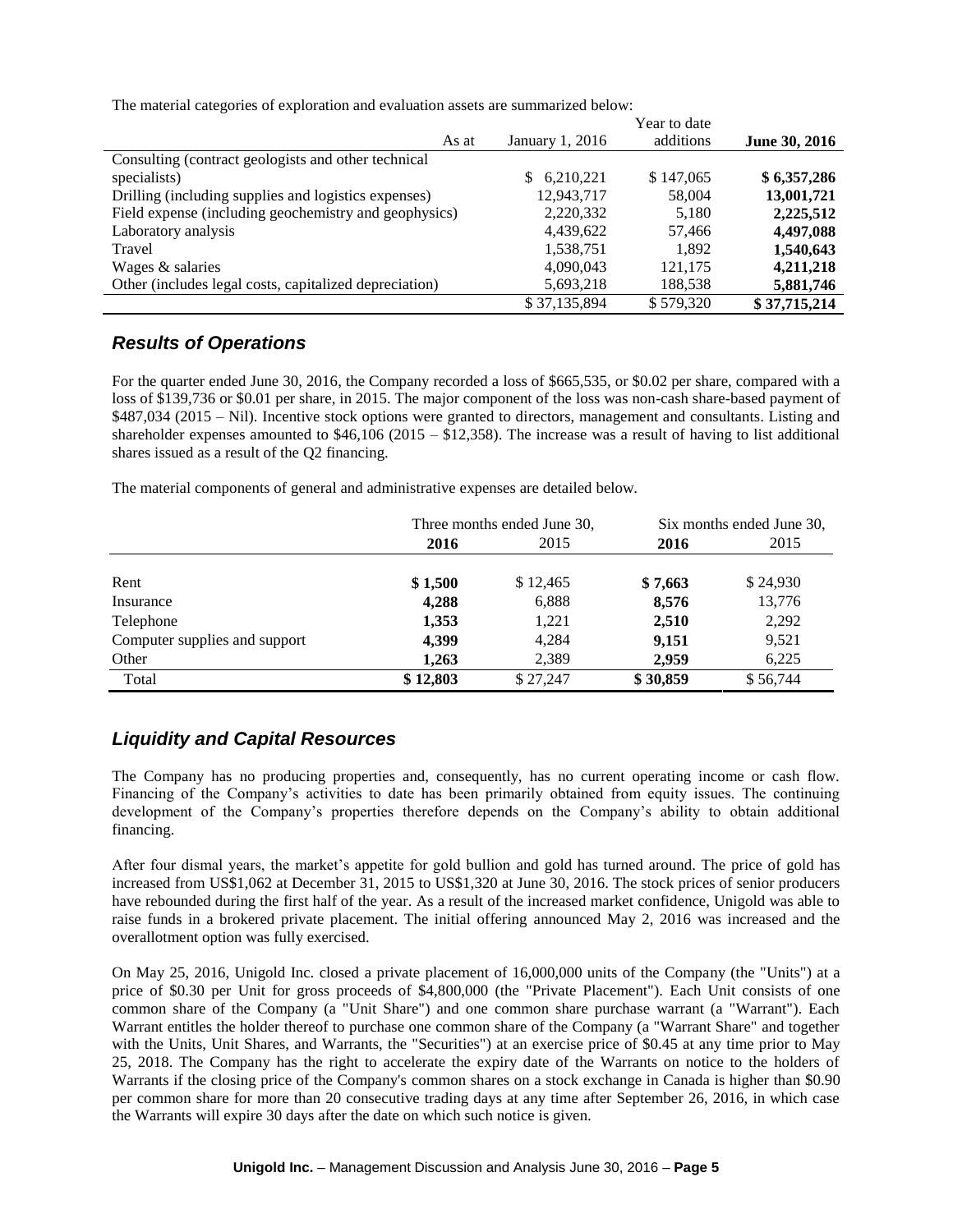In connection with the closing of the Private Placement, the Company issued an aggregate of 1,120,000 broker units (the "Broker Units") and paid an aggregate of \$343,324 in cash to the agents. Each Broker Unit entitles the holder thereof to purchase one unit of the Company until May 25, 2018 at an exercise price of \$0.30 per unit. Each unit consists of one common share of the Company and one common share purchase warrant of the Company having the same terms as the Warrants.

The Securities, the Broker Units and the securities issuable upon the exercise of the Broker Units are subject to a four month hold period which will expire September 26, 2016. The proceeds from the Private Placement will be used to fund the Company's continued exploration and development of its gold assets in the Dominion Republic, and for general working capital purposes.

As of June 30, 2016, the Company had a cash balance of \$4,161,591 (December 31, 2015– \$596,348) and a working capital of \$4,320,132 (December 31, 2015 – \$473,967).

### *Outlook*

The May financing has allowed Unigold to resume exploration drilling on the Candelones extension high-grade zones at depth and to the East and West. Exploration or in-fill drilling resumed during July and is planned to continue to mid-December.

# *Quarterly Financial Information (Unaudited)*

The following table sets out selected financial information derived from the Company's consolidated financial statements for each of the eight most recently completed quarters:

|                            |        | 2016   | 2015   |                |        |        | 2014   |        |
|----------------------------|--------|--------|--------|----------------|--------|--------|--------|--------|
| $$\$ fhousands, except per |        |        |        |                |        |        |        |        |
| share amounts)             | 02     | 01     | O4     | O <sub>3</sub> | 02     | O1     | O4     | Q3     |
| Revenue                    |        | —      |        |                |        |        |        |        |
| Net loss                   | (636)  | (163)  | (125)  | (309)          | (140)  | (217)  | (696)  | (262)  |
| Net loss per share: Basic  |        |        |        |                |        |        |        |        |
| and diluted                | (0.02) | (0.01) | (0.01) | (0.01)         | (0.01) | (0.00) | (0.03) | (0.01) |
| Acquisition of             |        |        |        |                |        |        |        |        |
| exploration and            |        |        |        |                |        |        |        |        |
| evaluation assets          | 208    | 371    | 416    | 84             | 71     | 204    | 547    | 809    |

The net loss in the fourth quarter of 2014 included cash contract restructuring payments of \$430,459. The net loss in Q2 2016 includes a non-cash share based payment of \$574,004. Exploration drilling was suspended Q4 2014 and resumed in Q4 2015 continuing into Q1 2016 which is the reason for the changes in the exploration and evaluation assets.

# *Related Party Transactions*

Included in the accounts for the periods ended June 30, 2016 and 2015 are payments made to officers, directors and corporations under the control or significant influence of officers and directors of the Company as follows:

|                                            | Three months ended June 30, |          | Six months ended June 30, |           |
|--------------------------------------------|-----------------------------|----------|---------------------------|-----------|
|                                            | 2016                        | 2015     | 2016                      | 2015      |
| Management services fees paid to           |                             |          |                           |           |
| corporations controlled by or under        |                             |          |                           |           |
| significant influence of an officer of the |                             |          |                           |           |
| Company                                    | \$100,775                   | \$66,625 | \$224,400                 | \$171,074 |
| Professional fees paid to officers or      |                             |          |                           |           |
| former officers                            | 574,004                     |          | 574,004                   |           |
|                                            | \$674,779                   | \$66,625 | \$798,404                 | \$171,004 |

These transactions were in the normal course of operations and were measured at the exchange amount which is the amount of consideration established and agreed to by the related parties. These transactions were in the normal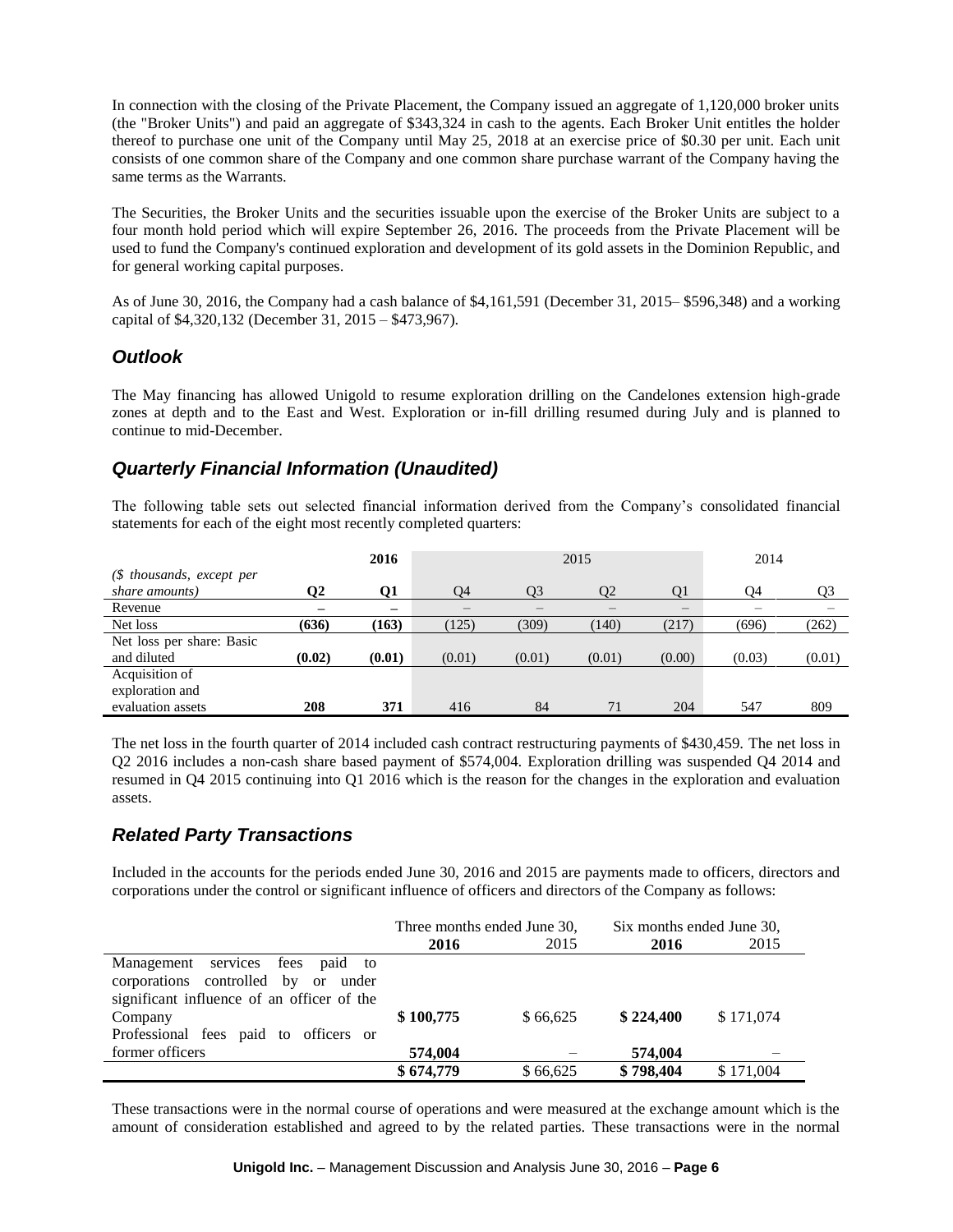course of operations and were measured at the exchange amount, which is the amount of consideration established and agreed to by the related parties.

## *Commitments, Contingencies and Contractual Obligations*

The Company's exploration activities are subject to various federal, provincial and international laws and regulations governing the protection of the environment. These laws and regulations are continually changing and generally becoming more restrictive. The Company conducts its operations so as to protect public health and the environment and believes its operations are materially in compliance with all applicable laws and regulations. The Company has made, and expects to make in the future, expenditures to comply with such laws and regulations.

Minimum contractual payments over the next five years are as follows:

| Year            | Total       | 2016       | 2017       | 2018                     | 2019                     | 2020 |
|-----------------|-------------|------------|------------|--------------------------|--------------------------|------|
| Office lease    | 4.000<br>Ψ  | 4.000<br>Ψ | -          |                          |                          | —    |
| <b>Services</b> | 000.<br>247 | 246.000    | .000       | $\overline{\phantom{m}}$ |                          | —    |
|                 | \$251,000   | \$250,000  | 1,000<br>ഄ |                          | $\overline{\phantom{m}}$ | –    |

### *Trend Information*

There are no major trends that are anticipated to have a material effect on the Company's financial condition and results of operations in the near future.

### *Off-Balance Sheet Arrangements*

The Company has no off-balance sheet arrangements, no capital lease agreements and no long-term debt obligations.

### *Proposed Transactions*

There are no proposed transactions that will materially affect the performance of the Company. As is typical of the gold exploration sector, Unigold is continually reviewing potential property acquisition, investment and joint venture transactions and opportunities

### *Critical Accounting Policies and Estimates*

The Company prepares its consolidated financial statements in accordance with IFRS. The most significant accounting estimates are the policy of capitalizing exploration costs on its properties and the valuation of such properties, and the stock-based compensation calculation.

The Company reviews its portfolio of exploration properties on an annual basis to determine whether a write-down of the capitalized cost of any property is required. The recoverability of the amounts shown for exploration properties and deferred exploration and evaluation assets is dependent on the existence of economically recoverable reserves, and the ability to obtain financing to complete the development of such reserves.

The Company uses the Black-Scholes model to determine the fair value of options and warrants. The main factor affecting the estimates of stock-based compensation is the stock price volatility used. The Company uses the historical price data and comparable in the estimate of future volatilities.

# *Risks and Uncertainties*

At the present time Unigold does not hold any interest in a mining property in production. The Company's viability and potential successes lie in its ability to develop, exploit and generate revenue out of mineral deposits. Revenues, profitability and cash flow from any future mining operations involving the Company will be influenced by precious and/or base metal prices and by the relationship of such prices to production costs. Such prices have fluctuated widely and are affected by numerous factors beyond the Company's control.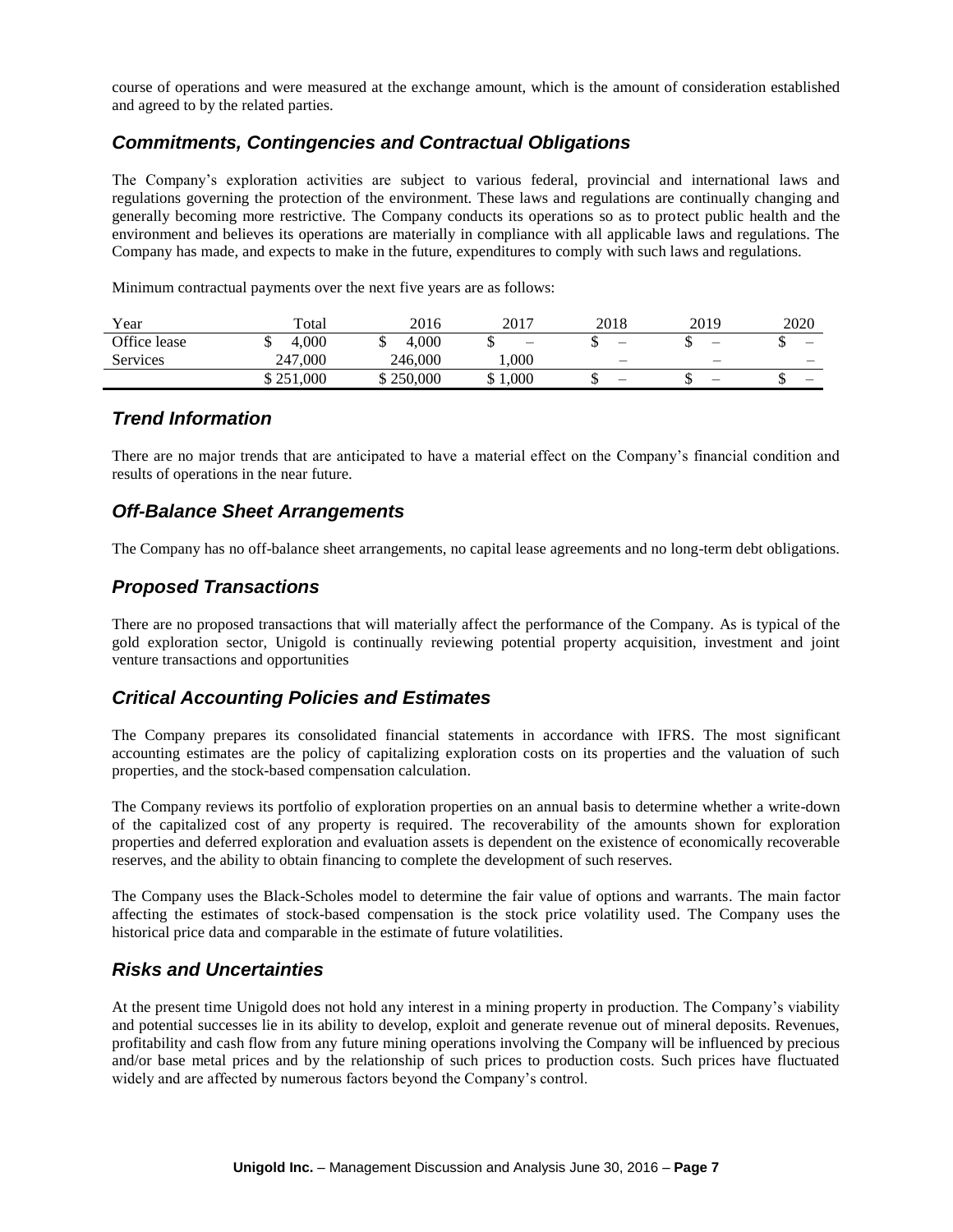#### *Nature of Mineral Exploration and Development Projects*

Mineral exploration is highly speculative in nature, involves many risks and frequently is non-productive. There is no assurance that exploration efforts will be successful. The exploration and development of mineral deposits involves significant financial and other risks over an extended period of time, which even a combination of careful evaluation, experience, and knowledge may not eliminate. Few mining properties that are explored are ultimately developed into producing mines. Major expenses are required to establish reserves by drilling and to construct mining and processing facilities. Large amounts of capital are frequently required to purchase necessary equipment. It is impossible to ensure that the current or proposed exploration programs on properties in which the Company has an interest will result in profitable commercial mining operations.

Success in establishing mineral reserves through exploration is the result of a number of factors, including the quality of management, the Company's level of geological and technical expertise, the quality of land available for exploration and other factors. Once mineralization is discovered, it may take several years in the initial phases of drilling until production is possible, during which time the economic feasibility of production may change. Substantial expenditures are required to establish proven and probable reserves through drilling, to determine the optimal metallurgical process to extract the metals from the ore and, in the case of new properties, to construct mining and processing facilities. Whether a deposit will be commercially viable depends on a number of factors, including the particular attributes of the deposit, such as its size and grade, costs and efficiencies of the recovery methods that can be employed, proximity to infrastructure, financing costs and governmental regulations, including regulations relating to prices, taxes, royalties, infrastructure, land use, importing and exporting of gold or silver, and environmental protection. The effect of these factors cannot be accurately predicted, but the combination of these factors may result in the Company not receiving an adequate return on its invested capital. Because of these uncertainties, no assurance can be given that exploration programmes will result in the establishment or expansion of resources or reserves.

#### *The Corporation's Properties Are Subject to Title Risks*

The Company has taken all reasonable steps to ensure that it has proper title to its properties. However, the Company cannot provide any guarantees that there are no prior unregistered agreements, claims or defects that may result in the Company's title to its properties being challenged. A successful challenge to the precise area and location of these claims could result in the Company being unable to operate on its properties as anticipated or being unable to enforce its rights with respect to its properties which could have a material and adverse effect on the Company's future cash flows, earnings, results of operations and financial condition.

#### *The Company and Its Projects Are Subject to Risks of Operating in Foreign Countries*

The Company's projects are subject to the risks of operating in foreign countries. The Company's foreign operations and investments and its ability to carry on its business in the normal course may be adversely affected by political and economic considerations such as civil unrest, war (including in neighbouring states), terrorist actions, labour disputes, corruption, sovereign risk, political instability, the failure of foreign parties, courts or governments to honour or enforce contractual relations, changing government regulations with respect to mining (including environmental requirements, taxation, land tenure, foreign investments, income repatriation and capital recovery), fluctuations in currency exchange and inflation rates, import and export restrictions, challenges to the Company's title to properties or mineral rights, problems renewing licenses and permits, opposition to mining from environmental or other non-governmental organizations, increased financing costs, instability due to economic under-development, inadequate infrastructure, and the expropriation of property interests. In addition, the enforcement by Unigold of its legal rights to exploit its properties or to utilize its permits and licenses may not be recognized by the court systems in the Dominican Republic. The occurrence of one or more of these risks could have a material and adverse effect on the viability and financial performance of its foreign operations, which could have a material and adverse effect on the Company's future cash flows, earnings, results of operations and financial condition. Any of these events could also result in conditions that delay or prevent the Company from exploring or developing its properties even if economic quantities of minerals are found.

### *Financing Risk*

To fund future investments in its mineral properties the Company requires capital. The Company may not have sufficient internally generated cash flow and working capital and may have to access the capital markets. Subject to economic conditions at the time, there can be no assurance the Company would be able to raise additional debt or equity financing on acceptable terms. If the Company cannot finance its future projects it could have a material and adverse effect on the Company's future cash flows, earnings, results of operations and financial condition.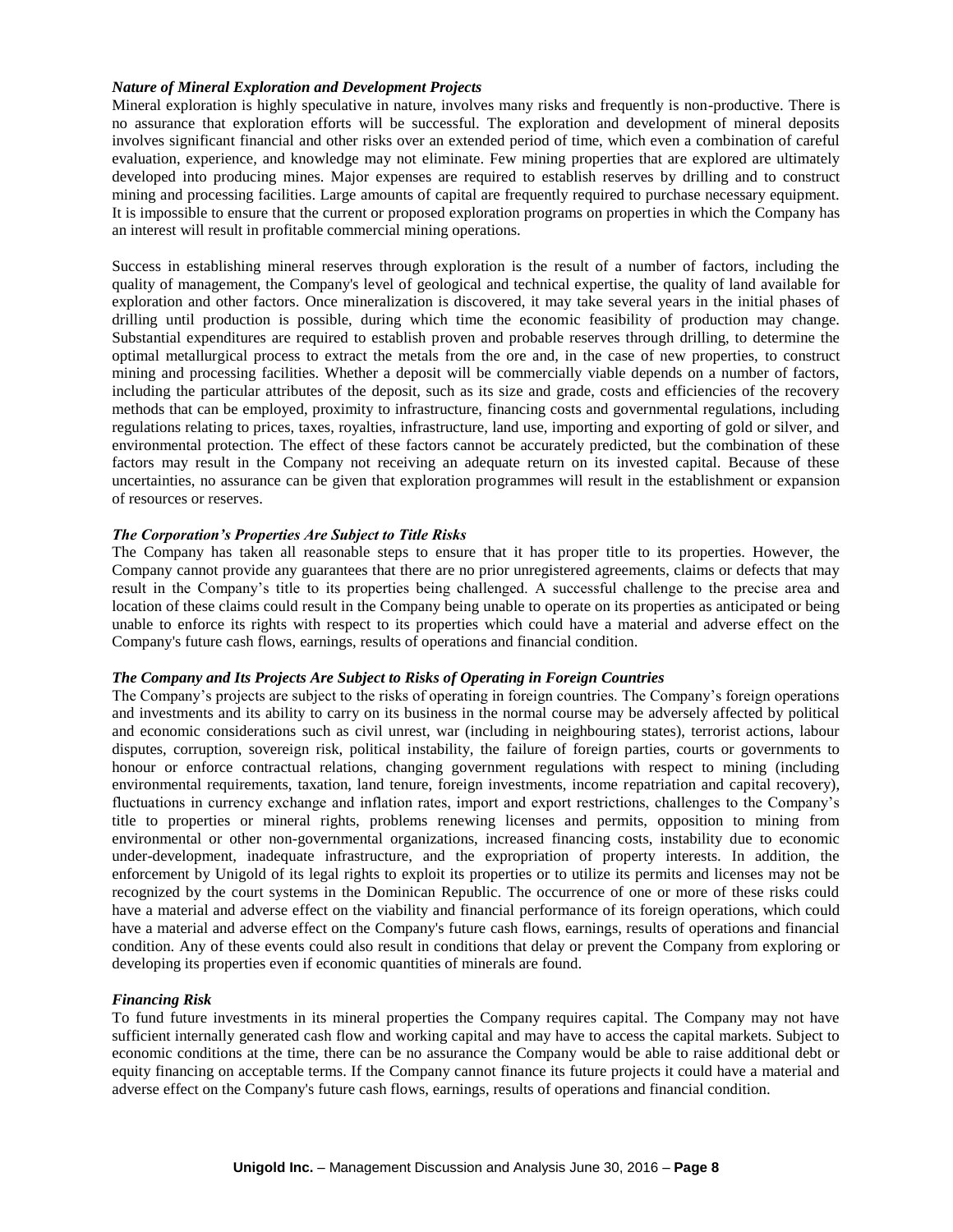# *Environmental Matters*

In the risks section above, reference was made to several risks impacting on environment matters. Unigold believes that it is in compliance with all environmental regulations in the Dominican Republic and has made no provision for environmental remediation costs as such costs are believed to be immaterial.

### *Corporate Social Responsibility ("CSR"), Safety, Health and Environment.*

The Company engages in and adheres to the principles of sound Corporate Social Responsibility with the local communities and people where it operates. While the company recognizes that the funds to achieve these goals are derived from shareholders investment in the company, it also believes that those same shareholders recognize that pragmatic and cost effective CSR activity benefits all stakeholders and enables ongoing field activity with the support of local leaders, government, landowners and the community in general.

There were no lost time accidents during the period. There were no reportable environmental compliance events during the period.

### *Future Accounting Changes*

#### *Accounting standards and interpretations issued but not yet adopted*

Certain new standards, interpretations, amendments and improvements to existing standards are not yet effective for the period ended June 30, 2016, and have not been applied in preparing these unaudited, condensed consolidated interim financial statements as follows:

- IFRS 9, *Financial Instruments*, addresses the classification and measurement of financial assets; and
- IFRS 16 *Leases* requires that leases over one year in length be recorded as a liability. IFRS 16 states that upon lease commencement a lessee recognises a right-of-use asset and a lease liability. The right-of-use asset is initially measured at the amount of the liability plus any initial direct costs. After lease commencement, the lessee shall measure the right-of-use asset at cost less accumulated depreciation and accumulated impairment.

These standards are being evaluated to determine their impact on the unaudited, condensed consolidated interim financial statements financial statements of the Company. IFRS 9 is effective for the Company's fiscal year starting January 1, 2018. IFRS 16 is effective for annual periods beginning on or after January 1, 2019.

### *Financial Instruments*

#### *Fair Value*

IFRS requires that the Company disclose information about the fair value of its financial assets and liabilities. The carrying amounts for cash and cash equivalents, sundry receivables, accounts payable and accrued liabilities on the Statements of Financial Position approximate fair value because of the limited term of these instruments. Fair value estimates are made at the statement of financial position date based on relevant market information and information about the financial instrument. These estimates are subjective in nature and involve uncertainties in significant matters of judgment and therefore cannot be determined with precision. Changes in assumptions could significantly affect these estimates.

#### *Credit Risk*

Credit risk is the risk of loss associated with a counterparty's inability to fulfill its payment obligations. The Company's credit risk is primarily attributable to cash, other receivables, other financial assets and other investments. Cash is held with reputable Canadian financial institutions, from which management believes the risk of loss to be minimal. Financial instruments included in other receivables consist of harmonized sales tax due from the Federal Government of Canada. Other receivables are in good standing as of June 30, 2016. Management believes that the credit risk concentration with respect to financial instruments included in other receivables is minimal.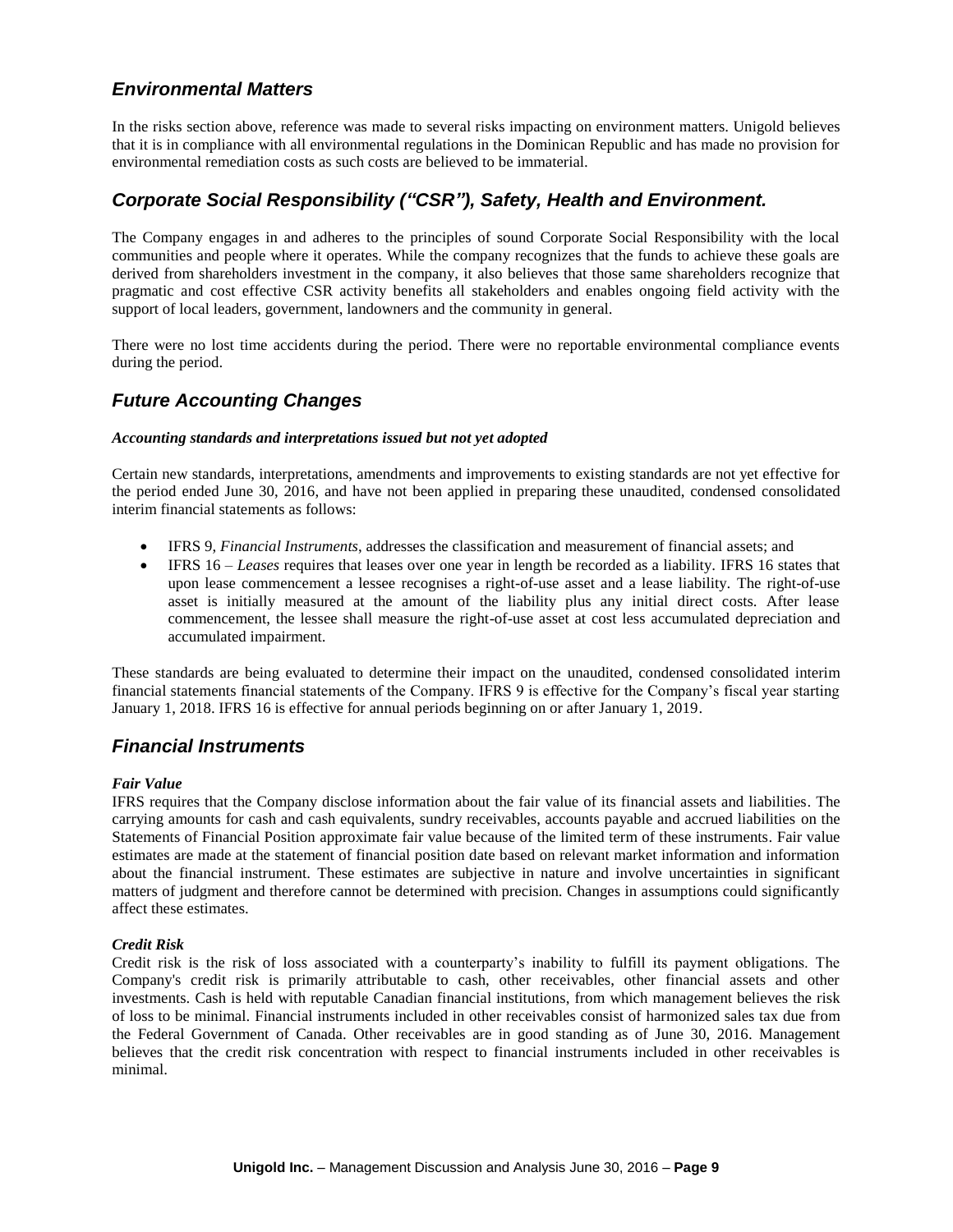#### *Liquidity Risk*

As of June 30, 2016, the Company has a cash balance of \$4,161,591 (December 31, 2015– \$596,348) to settle current accounts payable and accrued liabilities of \$112,132 (December 31, 2015 – \$154,932). The Company's other current assets consist of other receivables of \$41,120 (December 31, 2015 – \$8,608) and other financial assets and prepaids of \$5,025 (December 31, 2015 – \$23,943).

#### *Market Risk*

At the present time, the Company does not hold any interest in a mining property that is in production. The Company's viability and potential success depends on its ability to develop, exploit, and generate revenue from the development of mineral deposits. Revenue, cash flow, and profits from any future mining operations in which the Company is involved will be influenced by precious and/or base metal prices and by the relationship of such prices to production costs. Such prices can fluctuate widely and are affected by numerous factors beyond the Company's control.

#### *Foreign Exchange Risk*

The Company's financings are in Canadian dollars. Certain of the Company's transactions with its subsidiary, Unigold Dominicana, S.R.L. are incurred in foreign currencies and are therefore subject to gains or losses due to fluctuations in exchange rates. The Company is therefore subject to foreign exchange risk. As at June 30, 2016, the Company had cash balances of \$32,003 (December 31, 2015 – \$14,713) in United States dollars. U.S. \$ accounts payable as at June 30, 2016 were U.S. \$nil (December 31, 2014 – U.S. \$nil).

#### *Interest Rate Risk*

The Company's current policy is to invest excess cash in investment-grade short-term deposit certificates issued by its financial institutions. The Company periodically monitors the investments it makes and is satisfied with the creditworthiness of its financial institutions. As of June 30, 2016, interest rate risk is minimal since the Company has no interest-bearing debt instruments.

#### *Commodity Price Risk*

The ability of the Company to develop its properties and the future profitability of the Company is directly related to the market price of certain minerals.

#### *Sensitivity Analysis*

The Company is exposed to foreign currency risk of fluctuations on financial instruments that are denominated in U.S. dollars and the Dominican Republic Peso related to cash balances, other investments and accounts payable. Sensitivity to a plus or minus 5% change in the foreign exchange rate would not have resulted in a significant fluctuation in loss for the period ended June 30, 2016. The Company does not undertake currency hedging activities to mitigate its foreign currency risk.

#### *Capital Management*

Unigold considers its capital structure to consist of total equity attributable to equity holders of the Company. The Company manages its capital structure and makes adjustments to it, in order to have the funds available to support is exploration and corporate activities. The Company's objective in managing capital is to safeguard its ability to operate as a going concern. The Company is in the development stage and as such is dependent on external financing. In order to carry out planned exploration and development, and pay for administrative and operating costs, the Company will spend its existing working capital. The Company's objective when managing capital is to safeguard the Company's ability to continue as a going concern in order to pursue the exploration of its exploration properties and maximize shareholder returns. The Company satisfies its capital requirements through careful management of its cash resources and by equity issues, as necessary, based on the prevalent economic conditions of both the industry and the capital markets and the underlying risk characteristics of the related assets. Management reviews its capital management approach on an ongoing basis. The Company is not subject to externally imposed capital requirements.

### *Report on Internal Control over Financial Reporting and Disclosure Controls and Procedures*

In connection with Exemption Orders issued in November 2007 by each of the British Columbia Securities Commission and Ontario Securities Commission, the Chief Executive Officer and Chief Financial Officer of the Company have filed a Venture Issuer Basic Certificate with respect to the financial information contained in the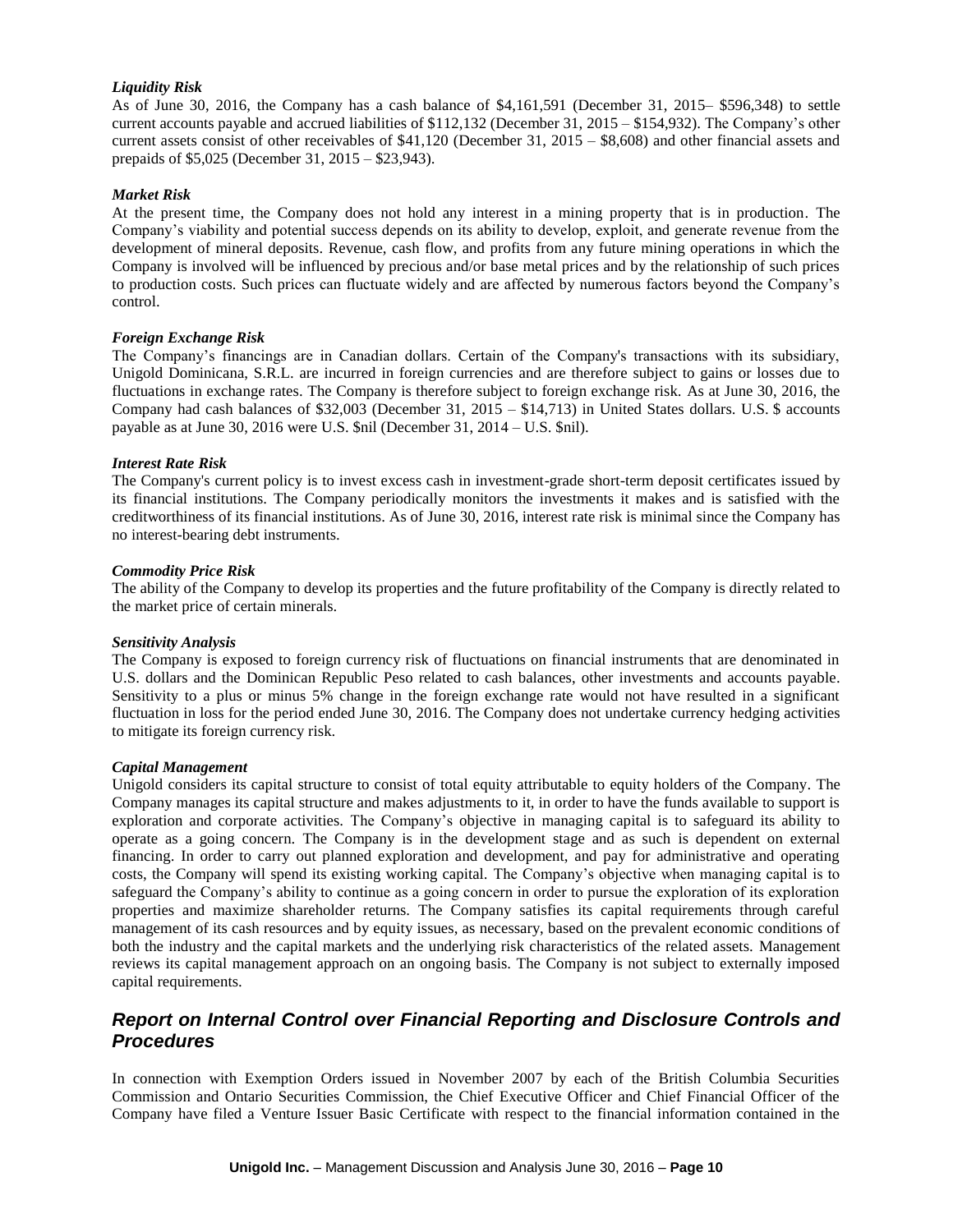unaudited, condensed consolidated interim financial statements and the accompanying related MD&A. In contrast to the certificate under National Instrument 52-109 (Certification of Disclosure in Issuer's Annual and Interim Filings) ("NI 52-109"), the Venture Issuer Basic Certificate does not include representations relating to the establishment and maintenance of disclosure controls and procedures and internal control over financial reporting, as defined in NI 52-109. For further information the reader should refer to the Venture Issuer Basic Certificates filed by the Company with the Annual Filings on SEDAR at www.sedar.com. Management believes that based upon the evaluations and actions taken to date, reasonable assurance can be provided that there is no material misstatement of the financial results reported as of June 30, 2016.

## *Outstanding Share Data*

| Details about the Company's outstanding common shares as at August 17, 2016 are as follows: |            |
|---------------------------------------------------------------------------------------------|------------|
| Common shares issued and outstanding                                                        | 45.621.309 |
| Potential issuance of common shares – warrants                                              | 19,740,000 |
| Stock options issued to directors, employees, officers and consultants                      | 4.157.500  |
|                                                                                             |            |

### *Qualified Person*

The foregoing scientific and technical information has been prepared or reviewed by Wes Hanson, P.Geo., the Chief Operating Officer of the Company. He also supervises all work associated with the Company's exploration programs in the Dominican Republic. Mr. Hanson is a "qualified person" within the meaning of National Instrument 43-101. W. Lewis P. Geo. And A. San Martin MAusIMM(CP), both employed by Micon have reviewed and approved statements associated with the mineral resource estimates.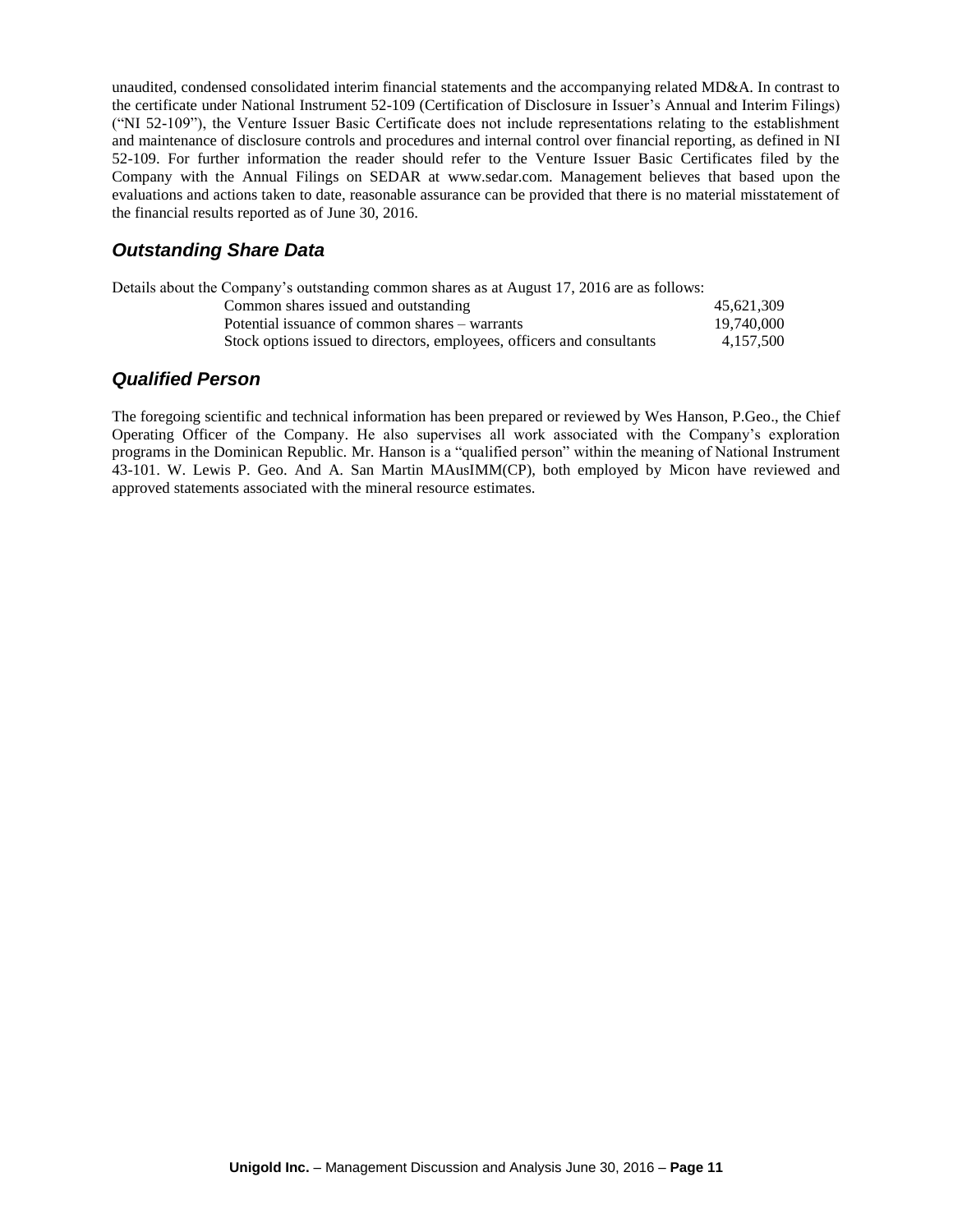# **CONDENSED CONSOLIDATED INTERIM FINANCIAL STATEMENTS**

For the Six Months Ended June 30, 2016 and 2015 Expressed in Canadian Dollars Unaudited

The accompanying unaudited condensed interim financial statements of Unigold Inc. have been prepared by and are the responsibility of management. The unaudited condensed interim financial statements have not been reviewed by Unigold's auditors.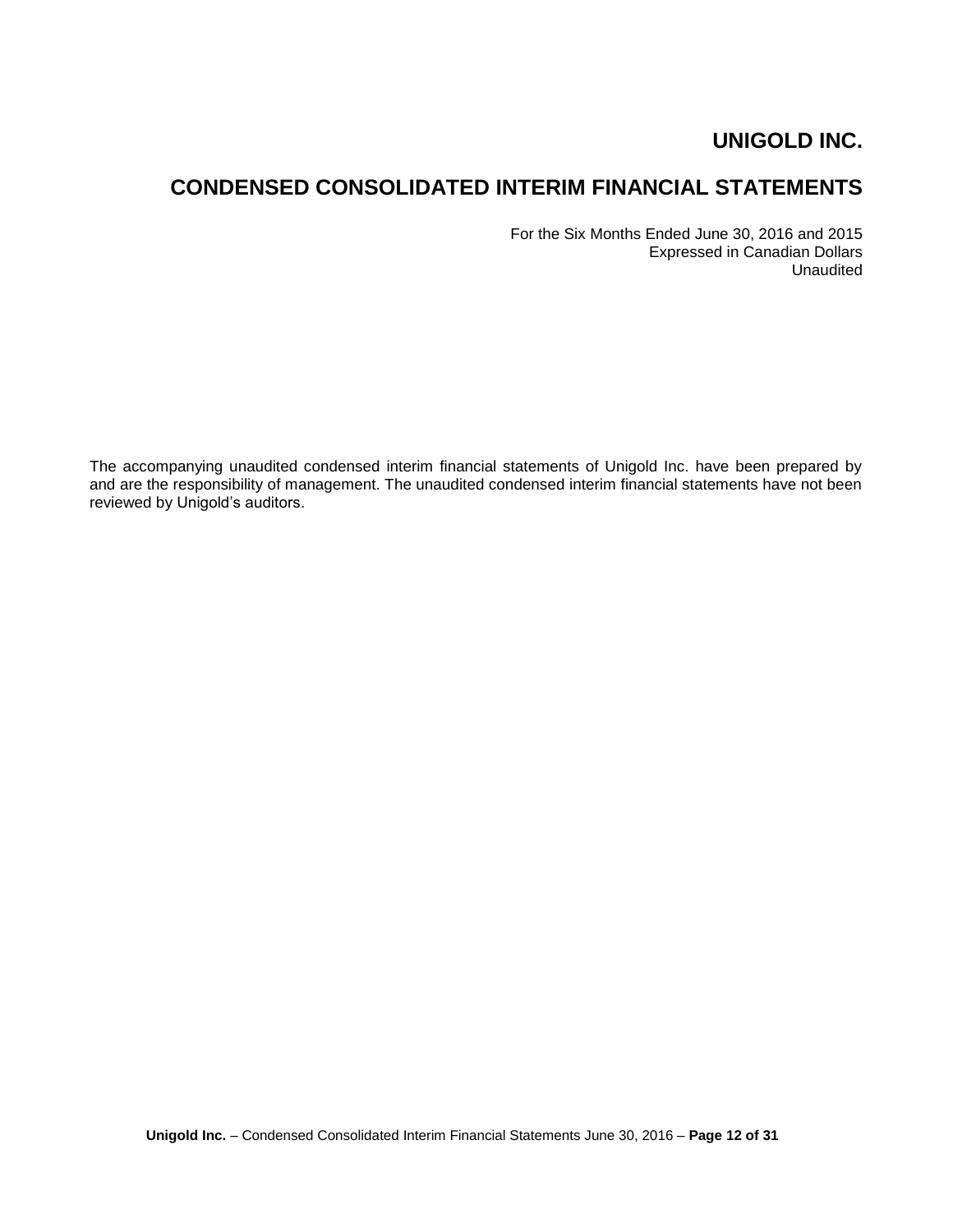# *CONDENSED CONSOLIDATED INTERIM STATEMENTS OF FINANCIAL POSITION*

*(Expressed in Canadian Dollars)*

|                                                          | June 30, 2016 |                   |
|----------------------------------------------------------|---------------|-------------------|
| As at,                                                   | (unaudited)   | December 31, 2015 |
| <b>Assets</b>                                            |               |                   |
| <b>Current assets</b>                                    |               |                   |
| Cash                                                     | \$4,161,591   | \$<br>596,348     |
| Other receivables                                        | 41,120        | 8,608             |
| Other financial assets and prepaids                      | 5,025         | 23,943            |
| Total current assets                                     | 4,207,736     | 628,899           |
| <b>Non-current assets</b>                                |               |                   |
| Property, plant and equipment (Note 6)                   | 632,514       | 709,787           |
| Exploration properties (Note 7)                          | 283,747       | 283,747           |
| Exploration and evaluation assets (Note 7)               | 37,715,214    | 37,135,894        |
|                                                          |               |                   |
| <b>Total assets</b>                                      | \$42,839,211  | \$38,758,327      |
|                                                          |               |                   |
| <b>Liabilities</b>                                       |               |                   |
| <b>Current liabilities</b>                               |               |                   |
| Accounts payable and accrued liabilities                 | \$<br>112,396 | \$<br>154,932     |
| <b>Total liabilities</b>                                 | 112,396       | 154,932           |
|                                                          |               |                   |
| Equity attributable to shareholders of the Company       |               |                   |
| Share capital ( <i>Note</i> $8(a)$ )                     | 57,160,588    | 55,075,544        |
| Reserve for warrants (Note $8(b)$ )                      | 3,389,291     | 1,099,080         |
| Reserve for share-based payments ( <i>Note</i> $8(c)$ )  | 1,881,473     | 1,304,771         |
| Accumulated deficit                                      | (19,707,368)  | (18, 878, 831)    |
| Total equity attributable to shareholders of the Company | 42,723,984    | 38,600,564        |
|                                                          |               |                   |
| <b>Non-controlling interest</b>                          | 2,831         | 2,831             |
|                                                          |               |                   |
| <b>Total equity</b>                                      | 42,726,815    | 38,603,395        |
| <b>Total liabilities and equity</b>                      | \$42,839,211  | \$38,758,327      |

Nature of operations *(Note 1)* Going concern *(Note 2)* Commitments and contingencies *(Notes 7 and 16)*

Approved on Behalf of the Board:

s/ Joseph Del Campo s/ Joseph Hamilton Director Director

*The accompanying notes are an integral part of these condensed consolidated interim financial statements.*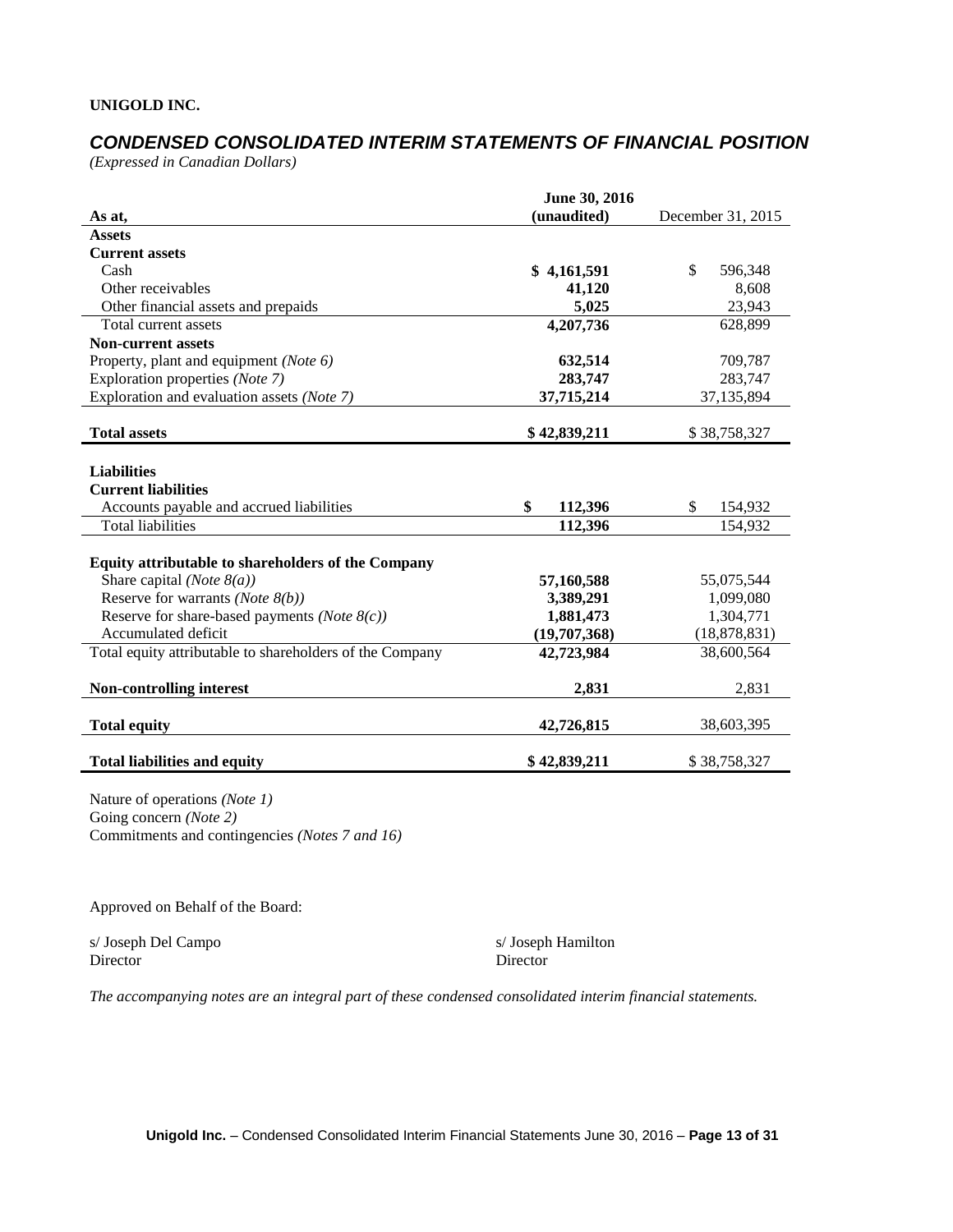# *CONDENSED CONSOLIDATED INTERIM STATEMENTS OF CHANGES IN SHAREHOLDERS' EQUITY*

*(Unaudited-Expressed in Canadian Dollars)*

|                                 |            | Share capital |             | Other reserves           |             |                | Equity          |
|---------------------------------|------------|---------------|-------------|--------------------------|-------------|----------------|-----------------|
|                                 | Number     |               |             | Share-based              | Total other | Deficit        | attributable to |
|                                 | of shares  | Amount        | Warrants    | payment                  | reserves    |                | shareholders    |
| <b>Balance, January 1, 2016</b> | 29,471,309 | \$55,075,544  | \$1,099,080 | \$1,304,771              | \$2,403,851 | \$(18,878,831) | \$38,600,564    |
| Net loss for the period         | -          |               |             |                          |             | (163,002)      | (163,002)       |
| <b>Balance March 31, 2016</b>   | 29,471,309 | \$55,075,544  | \$1,099,080 | \$1,304,771              | \$2,403,851 | \$(19,041,833) | \$38,437,562    |
| Private placement               | 16,000,000 | 4,800,000     |             |                          |             |                | 4,800,000       |
| Share issue costs               |            | (454, 442)    |             |                          |             |                | (454, 442)      |
| Warrants issued                 |            | (2,290,211)   | 2,290,211   | $\overline{\phantom{0}}$ | 2,290,211   |                |                 |
| Options exercised               | 150,000    | 29,697        | -           | (14,697)                 | (14,697)    |                | 15,000          |
| Options granted                 |            |               |             | 591,399                  | 591,399     |                | 591,399         |
| Net loss for the period         |            |               |             |                          |             | (665, 535)     | (665, 535)      |
| <b>Balance June 30, 2016</b>    | 45,621,309 | \$57,160,588  | \$3,389,291 | \$1,881,473              | \$5,270,764 | \$(19,707,368) | \$42,723,984    |

|                                   |            | Share capital | Other reserves |             |             | Accumulated       | Equity          |
|-----------------------------------|------------|---------------|----------------|-------------|-------------|-------------------|-----------------|
|                                   | Number     |               |                | Share-based | Total other | Deficit           | attributable to |
|                                   | of shares  | Amount        | Warrants       | payment     | reserves    |                   | shareholders    |
| Balance, January 1, 2015          | 24,371,309 | \$54,094,860  | \$1,389,382    | \$2,446,170 | \$3,835,552 | \$ (19,670,493)   | \$38,259,919    |
| Transfer to deficit on expiry     |            |               |                | (881, 123)  | (881, 123)  | 881,123           |                 |
| Net loss for the period           |            |               |                |             |             | (216,715)         | (216,715)       |
| <b>Balance March 31, 2015</b>     | 24,371,309 | \$54,094,860  | \$1,389,382    | \$1,565,047 | \$2,954,429 | \$ (19,006,085)   | \$38,043,204    |
| Transfer to deficit on expiry     |            |               |                | (5,665)     | (5,665)     | 5,665             |                 |
| Private placement                 | 5,100,000  | 1,020,000     |                |             |             |                   | 1,020,000       |
| Net loss for the period           |            |               |                |             |             | (139, 736)        | (139, 736)      |
| <b>Balance June 30, 2015</b>      | 29,471,309 | \$55,114,860  | \$1,389,382    | \$1,559,382 | \$2,948,764 | \$(19,140,156)    | \$38,923,468    |
| Share issue costs                 |            | (39,316)      |                |             |             |                   | (39,316)        |
| Share based compensation          |            |               |                | 151,864     | 151,864     |                   | 151,864         |
| Net loss for the period           |            |               |                |             |             | (308, 542)        | (308, 542)      |
| <b>Balance September 30, 2015</b> | 29,471,309 | \$55,075,544  | \$1,389,382    | \$1,711,246 | \$3,100,628 | \$ (19, 448, 698) | \$38,727,474    |
| Transfer to deficit on expiry     |            |               | (290, 302)     | (406, 475)  | (696, 777)  | 696,777           |                 |
| Net loss for the period           |            |               |                |             |             | (126,910)         | (126,910)       |
| Balance, December 31, 2015        | 29,471,309 | \$55,075,544  | \$1,099,080    | \$1,304,771 | \$2,403,851 | \$ (18,878,831)   | \$38,600,564    |

*The accompanying notes are an integral part of these condensed consolidated interim financial statements.*

**Unigold Inc.** – Condensed Consolidated Interim Financial Statements June 30, 2016 – **Page 14 of 31**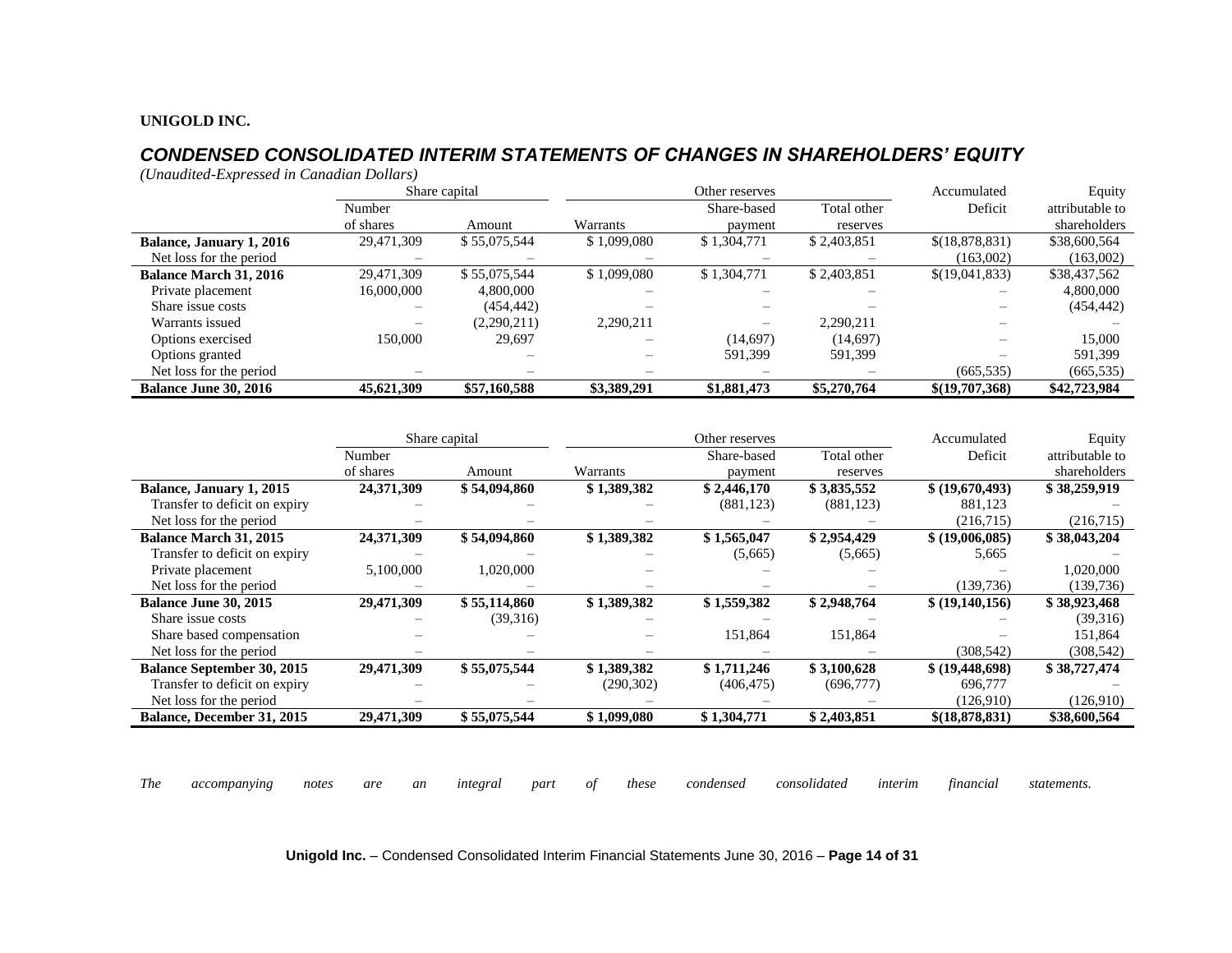# *CONDENSED CONSOLIDATED INTERIM STATEMENTS OF COMPREHENSIVE LOSS*

*(Unaudited-Expressed in Canadian Dollars)* 

|                                                     | Three months ended June 30, |             | Six months ended June 30, |               |
|-----------------------------------------------------|-----------------------------|-------------|---------------------------|---------------|
|                                                     | 2016                        | 2015        | 2016                      | 2015          |
| <b>Operating expenses</b>                           |                             |             |                           |               |
| Compensation (Note 11)                              | \$596,090                   | \$69,122    | \$674,565                 | \$166,005     |
| Professional and consulting fees                    | 14,600                      | 22,012      | 29,626                    | 85,239        |
| Travel and business development                     | 1,538                       | 2,162       | 9,437                     | 14,805        |
| Listing and shareholder information                 | 46,106                      | 12,358      | 57,362                    | 37,368        |
| General and administrative expenses                 | 12,803                      | 27,247      | 30,859                    | 56,744        |
| Amortization                                        | 266                         | 865         | 532                       | 1,745         |
| Gain on sale of property, plant and                 |                             |             |                           |               |
| equipment ( <i>Note</i> $6$ )                       |                             | (277)       | 4,608                     | (277)         |
| Foreign exchange loss (gain)                        | (2, 278)                    | 6,295       | 25,149                    | (3,225)       |
|                                                     |                             |             |                           |               |
| Net loss for the period before the<br>undernoted    | (669, 125)                  | (139, 784)  | (832, 138)                | (358, 404)    |
| Investment income                                   | 3,590                       | 48          | 3,601                     | 1,953         |
| Total loss and comprehensive loss for<br>the period | \$(665,535)                 | \$(139,736) | \$ (828,537)              | \$ (356, 451) |
| Net loss per share - basic & diluted<br>(Note 10)   | \$ (0.02)                   | \$ (0.01)   | \$ (0.03)                 | \$ (0.01)     |

*The accompanying notes are an integral part of these condensed consolidated interim financial statements.*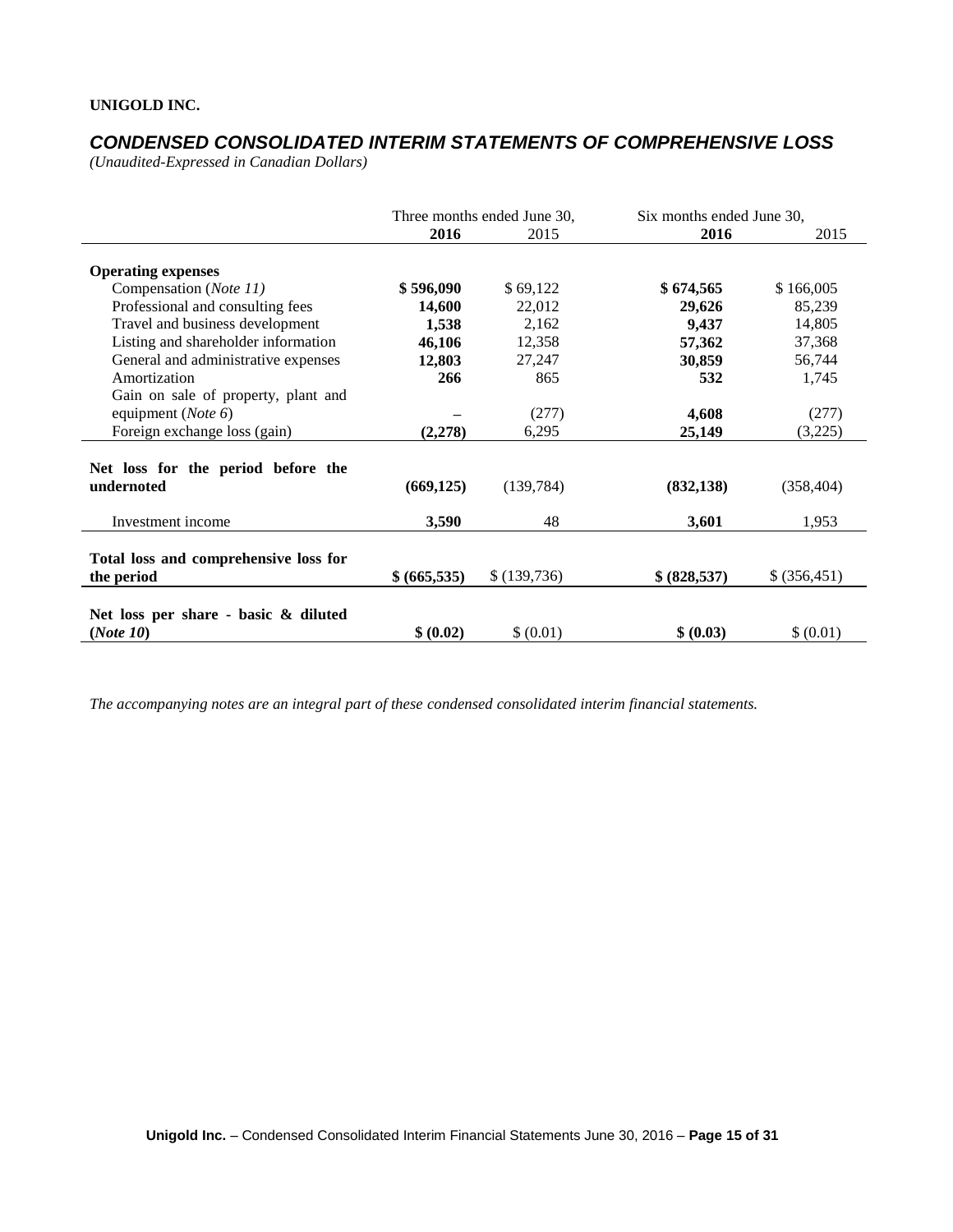# *CONDENSED CONSOLIDATED INTERIM STATEMENTS OF CASH FLOWS*

*(Unaudited-Expressed in Canadian Dollars)* 

| For the six month period ended June 30,          | 2016         | 2015          |
|--------------------------------------------------|--------------|---------------|
|                                                  |              |               |
| <b>Cash flows from operating activities</b>      |              |               |
| Net loss for the period                          | \$ (828,537) | \$ (356, 451) |
| Adjustments to add/(deduct) non-cash items       |              |               |
| Share-based payment                              | 487,034      |               |
| Amortization                                     | 532          | 1,745         |
| Loss on sale of property, plant and equipment    | 4,608        | (277)         |
| Deduct investment income                         | (3,601)      | (1,953)       |
|                                                  | (339,964)    | (356, 936)    |
| Working capital adjustments                      |              |               |
| Other receivables                                | (28,960)     | 6,254         |
| Other financial assets and prepaids              | 18,916       | 22,076        |
| Accounts payable and accrued liabilities         | (42, 534)    | 31,954        |
| Net cash flows from operating activities         | (392, 543)   | (296, 652)    |
|                                                  |              |               |
| <b>Cash flows from investing activities</b>      |              |               |
| Disposal of property, plant and equipment        | 300          | 71,579        |
| Acquisition of exploration and evaluation assets | (403, 087)   | (274, 671)    |
| Investment income                                | 14           | 1,953         |
| Net cash flows from investing activities         | (402, 773)   | (200, 568)    |
|                                                  |              |               |
| <b>Cash flows from financing activities</b>      |              |               |
| Private placement                                | 4,800,000    | 1,020,000     |
| Share issue costs                                | (454, 442)   |               |
| Exercise of options                              | 15,000       |               |
| Net cash flows from financing activities         | 4,360,558    | 1,020,000     |
|                                                  |              |               |
| Net increase in cash                             | 3,565,243    | 522,780       |
| Cash, beginning of period                        | 596,348      | 638,850       |
| Cash, end of period                              | \$4,161,591  | \$1,161,630   |

Supplemental information pertaining to cash flows *(Note 13)*

*The accompanying notes are an integral part of these condensed consolidated interim financial statements.*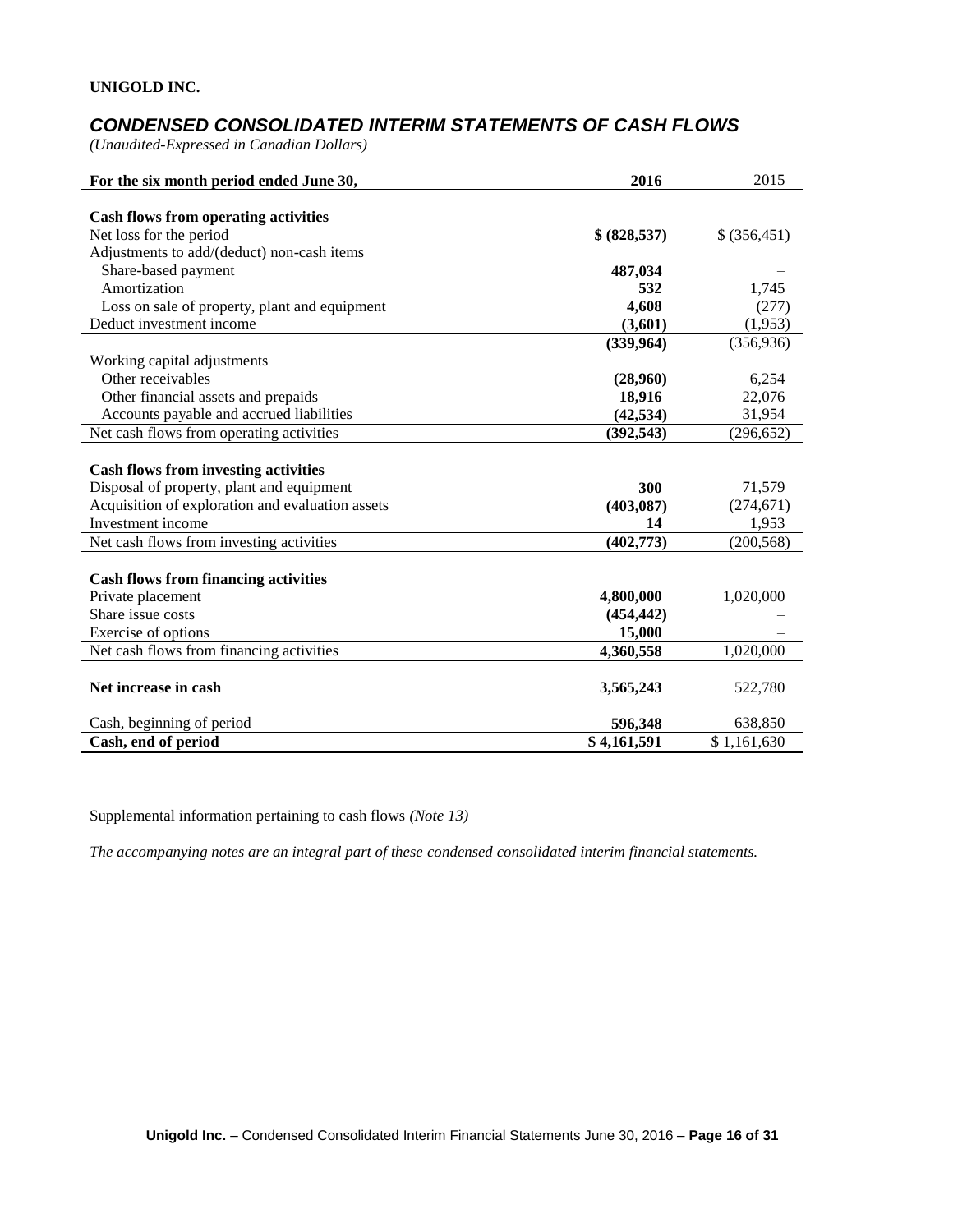## *NOTES TO THE CONDENSED CONSOLIDATED INTERIM FINANCIAL STATEMENTS*

*For the periods ended June 30, 2016 and 2015* Unaudited-Expressed in Canadian dollars unless otherwise stated.

### **1.** *Nature of Operations and Basis of Presentation*

#### *Nature of operations*

Unigold Inc. ("Unigold" or the "Company") was incorporated pursuant to the Business Corporations Act (Ontario) on May 9, 1990. The Company's executive office is located at 44 Victoria Street, Suite 1102, Toronto, Ontario M5C 1Y2.

Unigold is in the process of exploring its property in the Dominican Republic.

#### *Basis of presentation*

These condensed consolidated interim financial statements include the accounts of the Company, and its wholly owned subsidiary, Unigold Resources Inc., which is incorporated in Canada under the Canada Business Corporations Act, and its 97% owned subsidiary, Unigold Dominicana, S.R.L., which is incorporated in the Dominican Republic. All material intercompany balances and transactions have been eliminated.

### *2. Going Concern*

These condensed consolidated interim financial statements have been prepared on a going concern basis. The going concern basis of presentation assumes that the Company will continue in operation for the foreseeable future and be able to realize its assets and discharge its liabilities and commitments in the normal course of business. Because of continuing operating losses, the Company's continuance as a going concern is dependent upon its ability to obtain adequate financing or to reach profitable levels of operation. Management feels that there is a material uncertainty, which causes significant doubt about the Company's ability to continue as a going concern. To address its financing requirements, the Company will seek financing through measures that may include joint venture agreements, debt and equity financings, asset sales, and rights offerings to existing shareholders.

It is not possible to predict whether financing efforts will be successful or if Unigold will attain profitable levels of operation. These condensed consolidated interim financial statements do not include any adjustments to the carrying values of assets and liabilities and the reported expenses and statement of financial position classification that would be necessary should the Company be unable to continue as a going concern and therefore be required to realize its assets and liquidate its liabilities and commitments in other than the normal course of business and at amounts different from those in the accompanying condensed consolidated interim financial statements. These adjustments could be material.

### *3. Measurement Uncertainty*

The business of mining and exploring for minerals involves a high degree of risk and there can be no assurance that current exploration programs will result in profitable mining operations. The recoverability of the carrying value of exploration properties and exploration and evaluation assets, and the Company's continued existence is dependent upon the preservation of its interest in the underlying properties, the discovery of economically recoverable reserves, the achievement of profitable operations, or the ability of the Company to raise alternative financing, if necessary, or alternatively upon the Company's ability to dispose of its interests on an advantageous basis. Changes in future conditions could require material write-downs of the carrying values. All of the Company's exploration properties are located outside of Canada and are subject to the risk of foreign investment, including increases in taxes and royalties, renegotiation of contracts, currency exchange fluctuations and political uncertainty.

Although the Company has taken steps to verify title to the properties on which it is conducting exploration and in which it has an interest, in accordance with industry standards for the current state of exploration of such properties. these procedures do not guarantee the Company's title. Property title may be subject to unregistered prior agreements and non-compliance with regulatory and environmental requirements.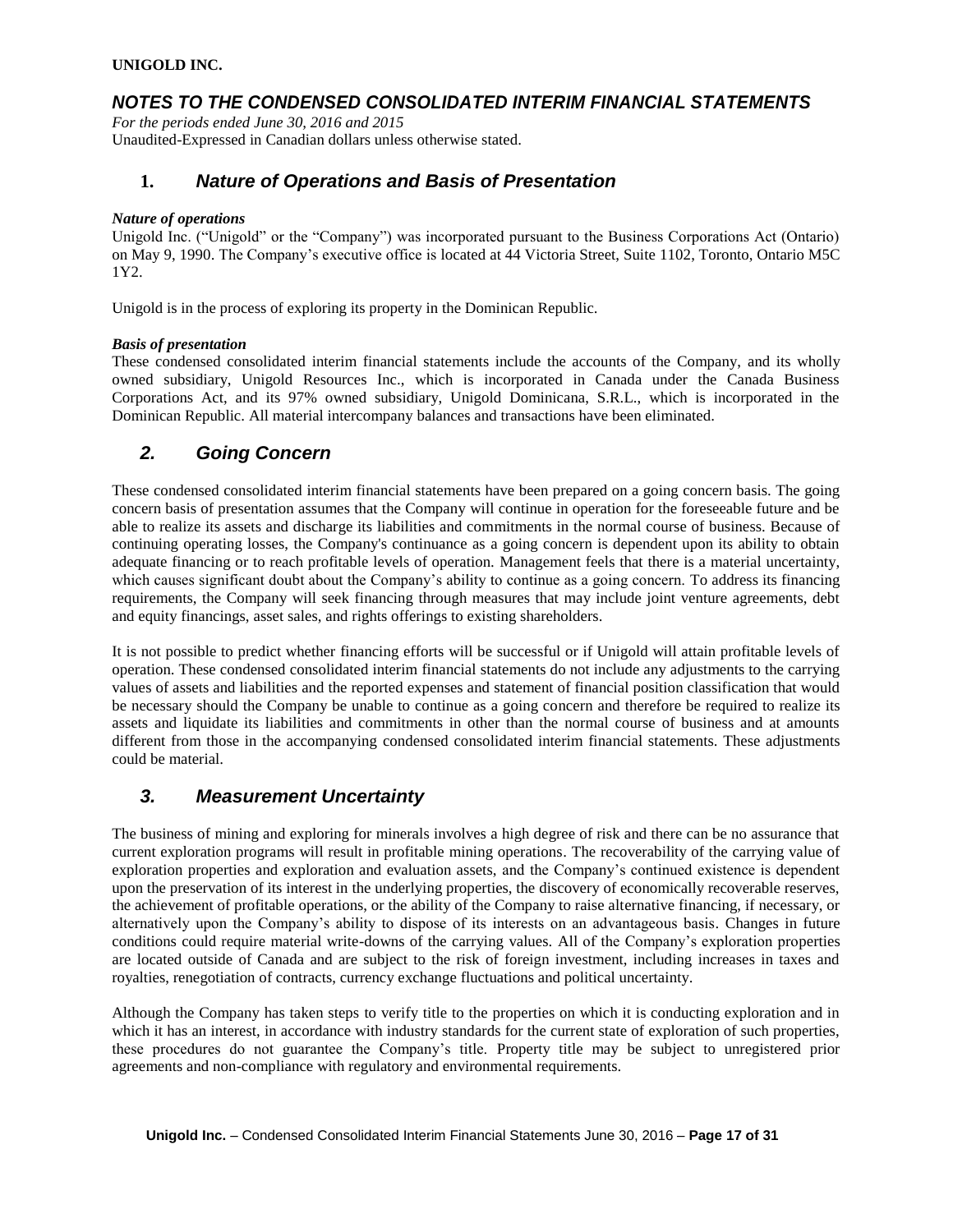### *NOTES TO THE CONDENSED CONSOLIDATED INTERIM FINANCIAL STATEMENTS*

*For the periods ended June 30, 2016 and 2015* Unaudited-Expressed in Canadian dollars unless otherwise stated.

### *4. Summary of Significant Accounting Policies*

#### **(a) Statement of compliance**

These condensed consolidated interim financial statements, including comparatives, have been prepared in accordance with International Accounting Standard ("IAS") 34 *Interim Financial Reporting* using the accounting policies consistent with International Financial Reporting Standards ("IFRS") as issued by the International Accounting Standards Board. These condensed consolidated interim financial statements have been prepared on the basis of and using accounting policies, methods of computation and presentation consistent with those applied in Unigold's 2014 Consolidated Annual Financial Statements. The accounting policies applied in these condensed consolidated interim financial statements are based on IFRS issued and outstanding as of August 17, 2016, the date the Audit Committee approved these statements. Any subsequent changes to IFRS that are given effect in the Company's annual consolidated financial statements for the year ending December 31, 2015 could result in restatement of these condensed consolidated interim financial statements, including the transition adjustments recognized on change-over to IFRS.

The preparation of financial statements in accordance with IAS 34 requires the use of certain critical accounting estimates. It also requires management to exercise judgement in applying the Company's accounting policies. See *Note 5*.

#### **(b) Basis of preparation**

The condensed consolidated interim financial statements are presented in Canadian dollars. The financial statements are prepared on the historical cost basis. In addition, these financial statements are prepared using the accrual basis of accounting except for cash flow information.

#### **(c) Accounting standards and interpretations issued but not yet adopted**

Certain pronouncements were issued by the IASB or the IFRIC that are mandatory for accounting periods on or after January 1, 2016 or later periods. Many are not applicable or do not have a significant impact to the Company and have been excluded. The following have not yet been adopted and are being evaluated to determine their impact on the Company.

IFRS 9 – Financial Instruments ("IFRS 9") was issued by the IASB in November 2009 with additions in October 2010 and May 2013 and will replace IAS 39 Financial Instruments: Recognition and Measurement ("IAS 39"). IFRS 9 uses a single approach to determine whether a financial asset is measured at amortized cost or fair value, replacing the multiple rules in IAS 39. The approach in IFRS 9 is based on how an entity manages its financial instruments in the context of its business model and the contractual cash flow characteristics of the financial assets. Most of the requirements in IAS 39 for classification and measurement of financial liabilities were carried forward unchanged to IFRS 9, except that an entity choosing to measure a financial liability at fair value will present the portion of any change in its fair value due to changes in the entity's own credit risk in other comprehensive income, rather than within profit or loss. The new standard also requires a single impairment method to be used, replacing the multiple impairment methods in IAS 39. IFRS 9 is effective for annual periods beginning on or after January 1, 2018. Earlier adoption is permitted.

IFRS 10 – Consolidated Financial Statements ("IFRS 10") and IAS 28 – Investments in Associates and Joint Ventures ("IAS 28") were amended in September 2014 to address a conflict between the requirements of IAS 28 and IFRS 10 and clarify that in a transaction involving an associate or joint venture, the extent of gain or loss recognition depends on whether the assets sold or contributed constitute a business. The effective date of these amendments is yet to be determined, however early adoption is permitted.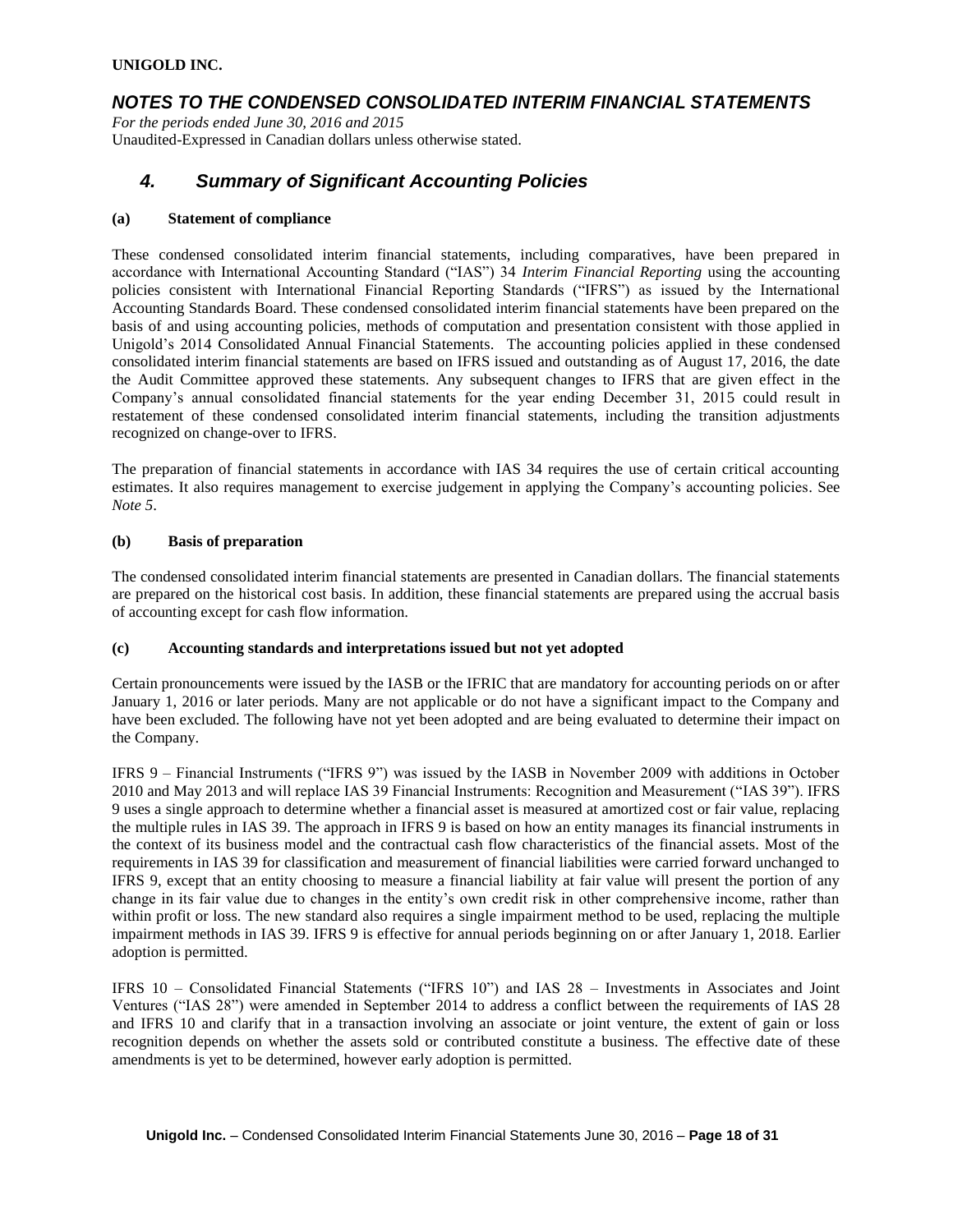### *NOTES TO THE CONDENSED CONSOLIDATED INTERIM FINANCIAL STATEMENTS*

*For the periods ended June 30, 2016 and 2015*

Unaudited-Expressed in Canadian dollars unless otherwise stated.

IFRS 16 – Leases ("IFRS 16") was issued in January 2016 and replaces IAS 17 – Leases as well as some lease related interpretations. With certain exceptions for leases under twelve months in length or for assets of low value, IFRS 16 states that upon lease commencement a lessee recognises a right-of-use asset and a lease liability. The right-of-use asset is initially measured at the amount of the liability plus any initial direct costs. After lease commencement, the lessee shall measure the right-of-use asset at cost less accumulated depreciation and accumulated impairment. A lessee shall either apply IFRS 16 with full retrospective effect or alternatively not restate comparative information but recognise the cumulative effect of initially applying IFRS 16 as an adjustment to opening equity at the date of initial application. IFRS 16 requires that lessors classify each lease as an operating lease or a finance lease. A lease is classified as a finance lease if it transfers substantially all the risks and rewards incidental to ownership of an underlying asset. Otherwise it is an operating lease. IFRS 16 is effective for annual periods beginning on or after January 1, 2019. Earlier adoption is permitted if IFRS 15 has also been applied.

These standards are being evaluated to determine their impact on the consolidated financial statements of the Company. IFRS 9 is effective for the Company's fiscal year starting January 1, 2018. IFRS 16 is effective for the Company January 1, 2019.

### **(d) Accounting policies**

The accounting policies applied by the Company in these condensed consolidated interim financial statements are the same as those applied to the Company's annual consolidated financial statements for the year ended December 31, 2015 and the corresponding interim reporting period. *Note 4* to those annual statements describes the significant accounting policies used by the Company. These interim financial statements do not include all the notes of the type normally included in an annual financial report and therefore should be read in conjunction with the Company's annual financial statements for the year ended December 31, 2015, as they provide an update of previously reported information.

# *5. Significant Accounting Judgments and Estimates*

The preparation of these condensed consolidated interim financial statements requires management to make estimates and assumptions that affect the reported amounts of assets and liabilities at the date of the financial statements and reported amounts of expenses during the reporting period. Actual outcomes could differ from these estimates. The condensed consolidated interim financial statements include estimates which, by their nature, are uncertain. The impacts of such estimates are pervasive throughout the consolidated financial statements, and may require accounting adjustments based on future occurrences. Revisions to accounting estimates are recognized in the period in which the estimate is revised and the revision affects both current and future periods.

Significant assumptions about the future and other sources of estimation uncertainty that management has made at the statement of financial position date, that could result in a material adjustment to the carrying amounts of assets and liabilities, in the event that actual results differ from assumptions made, relate to, but are not limited to, the following:

- i. the recoverability of exploration properties and exploration and evaluation assets which are included in the condensed consolidated interim statement of financial position;
- ii. the inputs used in accounting for valuation of warrants and options which are included in the condensed consolidated interim statement of financial position;
- iii. the inputs used in accounting for share-based compensation expense in the condensed consolidated interim statement of comprehensive loss;
- iv. the nil provision for asset retirement obligations which is included in the condensed consolidated interim statement of financial position;
- v. the estimated useful life of property, plant and equipment; and
- vi. the existence and estimated amount of contingencies (*Note 16*).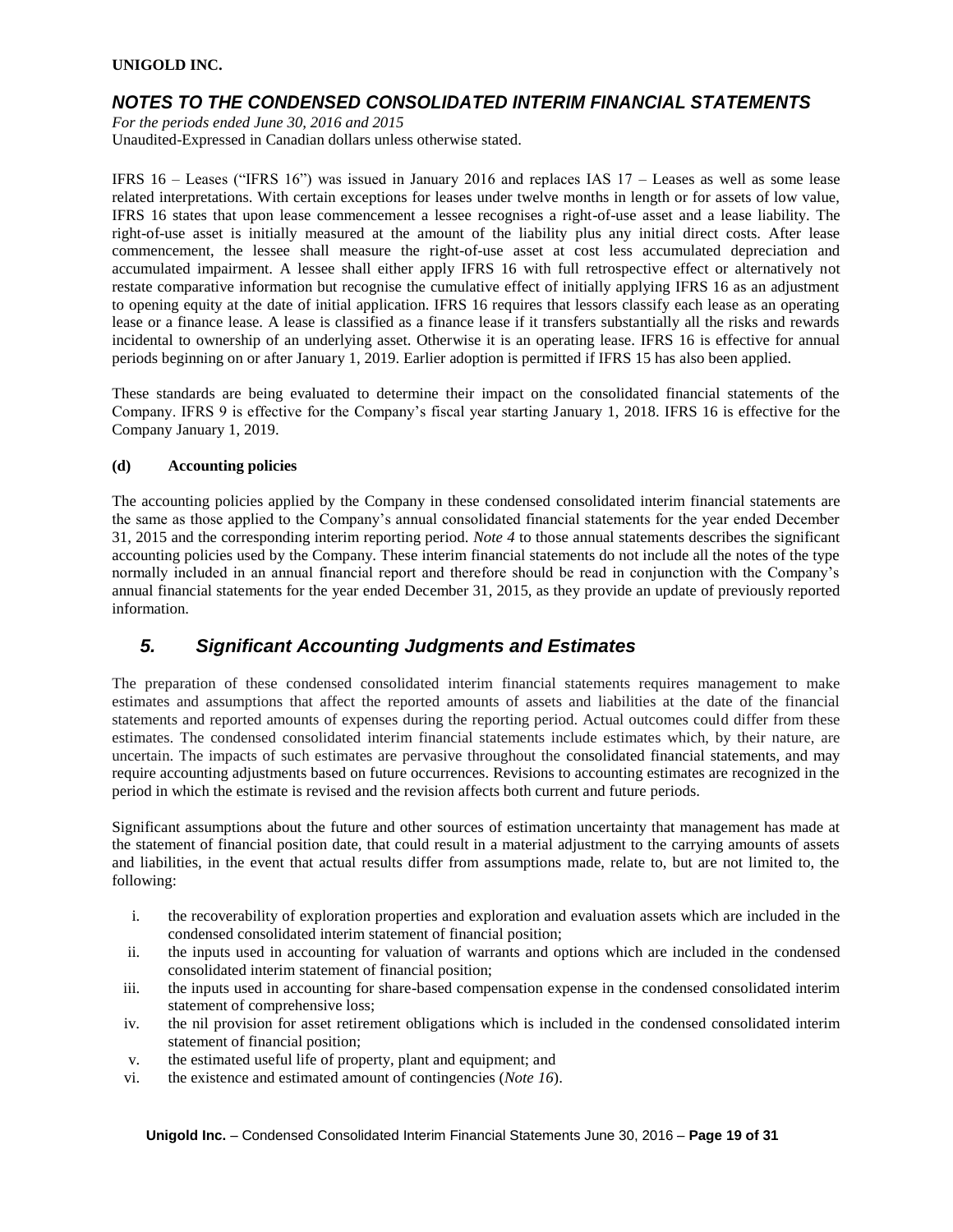# *NOTES TO THE CONDENSED CONSOLIDATED INTERIM FINANCIAL STATEMENTS*

*For the periods ended June 30, 2016 and 2015* Unaudited-Expressed in Canadian dollars unless otherwise stated.

# *6. Property, Plant and Equipment*

Vehicles, field equipment and camp and buildings relate to the Company's exploration activities. During the six month period ended June 30, 2016 \$71,870 (2015 – \$95,083) of amortization was capitalized to exploration and evaluation assets.

| Cost                      | Land                     | <b>Office</b><br>furniture<br>and<br>equipment | Computer<br>equipment | <b>Vehicles</b> | Field<br>equipment | Camp<br>and<br>buildings | Total       |
|---------------------------|--------------------------|------------------------------------------------|-----------------------|-----------------|--------------------|--------------------------|-------------|
| Balance December 31, 2014 | \$13,771                 | \$15.626                                       | \$138,172             | \$153,400       | \$1,396,042        | \$311.891                | \$2,028,902 |
| Disposals/transfer        |                          | (753)                                          | (7,691)               | (81,247)        |                    | (13.514)                 | (103.205)   |
| Balance December 31, 2015 | \$13,771                 | \$14,873                                       | \$130.481             | \$77,316        | \$1,396,042        | \$324,725                | \$1.957.208 |
| <b>Disposals</b>          | $\overline{\phantom{0}}$ | (14, 873)                                      |                       |                 |                    |                          | (14, 873)   |
| Balance June 30, 2016     | \$13.771                 | $\overline{\phantom{0}}$                       | \$130.481             | \$77,316        | \$1,396,042        | \$324,725                | \$1.942,335 |

| Amortization and<br>impairment | Land |                          | Office<br>furniture<br>and<br>equipment | <b>Computer</b><br>equipment | <b>Vehicles</b> | Field<br>equipment | Camp<br>and<br>buildings | <b>Total</b> |
|--------------------------------|------|--------------------------|-----------------------------------------|------------------------------|-----------------|--------------------|--------------------------|--------------|
|                                |      |                          |                                         |                              |                 |                    |                          |              |
| Balance December 31, 2014      | \$   | -                        | \$9,225                                 | \$76,080                     | \$86,530        | \$796,425          | \$147,073                | \$1,115,333  |
| Amortization                   |      |                          | 1.235                                   | 18.447                       | 13.856          | 119.924            | 37,003                   | 190.465      |
| Disposals/transfer             |      | -                        | (460)                                   | (5,827)                      | (46,793)        |                    | (5,297)                  | (58, 377)    |
| Balance December 31, 2015      | S    | $\overline{\phantom{0}}$ | \$10,000                                | \$88,700                     | \$53,593        | \$916.349          | \$178,779                | \$1,247,421  |
| Amortization                   |      |                          |                                         | 6,268                        | 3,558           | 47.980             | 14.594                   | 72,400       |
| <b>Disposals</b>               |      |                          | (10,000)                                |                              |                 |                    |                          | (10,000)     |
| Balance June 30, 2016          |      |                          |                                         | \$94.968                     | \$57.151        | \$964,329          | \$193,373                | \$1.309.821  |

|                                          |                    | Office<br>furniture<br>and          | Computer           |                    | Field                | Camp<br>and          |                      |
|------------------------------------------|--------------------|-------------------------------------|--------------------|--------------------|----------------------|----------------------|----------------------|
| <b>Carrying amounts</b>                  | Land               | equipment                           | equipment          | Vehicles           | equipment            | buildings            | <b>Total</b>         |
| At December 31, 2015<br>At June 30, 2016 | \$13.771<br>13.771 | \$4.873<br>$\overline{\phantom{0}}$ | \$41,782<br>35.513 | \$23.723<br>20.165 | \$479,692<br>431.713 | \$145,946<br>131.352 | \$709.787<br>632.514 |

# *7. Exploration Properties and Exploration and Evaluation Assets*

Exploration properties and deferred exploration and evaluation costs consist of the following:

|                                                   | Balance<br>December<br>31, 2014 | 2015<br>Additions              | <b>Balance</b><br>December<br>31, 2015 | 2016<br>Additions | <b>Balance</b><br><b>June 30,</b><br>2016 |
|---------------------------------------------------|---------------------------------|--------------------------------|----------------------------------------|-------------------|-------------------------------------------|
| <b>Exploration property interests</b><br>Neita    | \$283,747                       | -S<br>$\overline{\phantom{m}}$ | \$283,747                              | $\qquad \qquad$   | \$283,747                                 |
| <b>Exploration and evaluation assets</b><br>Neita | \$36,389,678                    | \$746.216                      | \$37,135,894                           | \$579,320         | \$37,715,214                              |

### **Neita**

The Company owns 100% of the exploration rights for gold, silver, copper, zinc and all associated minerals on the Neita Property in the north western Dominican Republic, as well as a sole and exclusive option for the commercial mining of the mineral deposits. In March 2012, Unigold's license was renewed until March 2015 with option for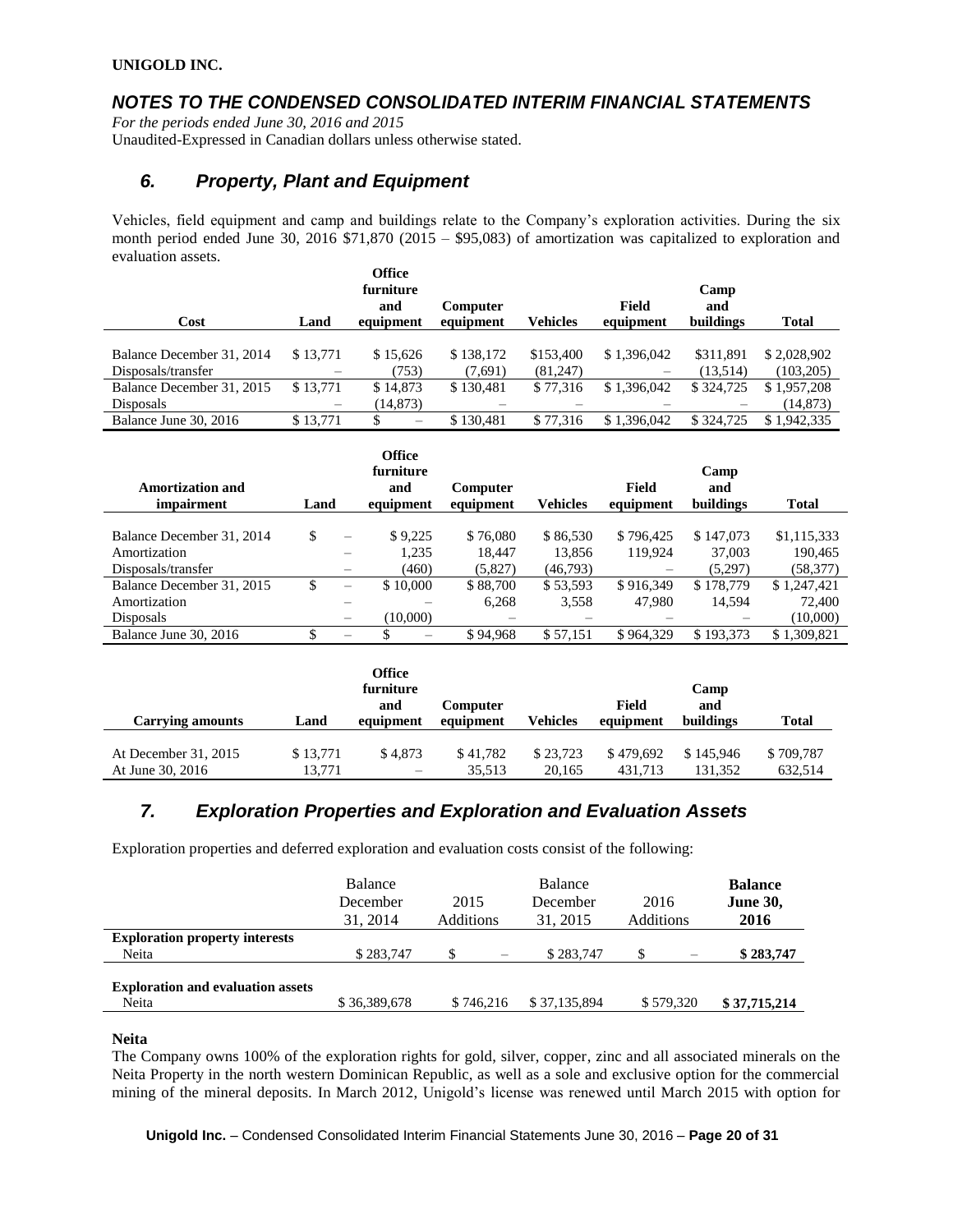### *NOTES TO THE CONDENSED CONSOLIDATED INTERIM FINANCIAL STATEMENTS*

*For the periods ended June 30, 2016 and 2015*

Unaudited-Expressed in Canadian dollars unless otherwise stated.

two 1-year renewals. In March 2015, the first 1-year renewal was granted. In February 2016, the second one-year renewal was granted. During the period ended June 30, 2016,  $$71,870$  (2015 – \$95,083) of amortization was capitalized to exploration and evaluation assets and \$104,369 (2015 – \$nil) of non-cash share-based expense was capitalized to exploration and evaluation assets.

# *8. Equity Attributable to Equity Holders of the Company*

### **(a) Common shares**

*Authorized, issued and outstanding shares*

Common shares, no par value, authorized unlimited number of shares, issued and outstanding were 45,621,309 shares as at June 30, 2016 (December 31, 2015– 29,471,309).

|                                       | <b>Number of shares</b> | \$          |
|---------------------------------------|-------------------------|-------------|
| Balance December 31, 2014             | 24, 371, 309            | 54,094,860  |
| Balance March 31, 2015                | 24, 371, 309            | 54,094,860  |
| Private placement                     | 5,100,000               | 1,020,000   |
| Balance June 30, 2015                 | 29,471,309              | 55,114,860  |
| Share issue costs                     |                         | (39,316)    |
| Balance September 30, 2015            | 29,471,309              | 55,075,544  |
| Balance December 31, 2015             | 29,471,309              | 55,075,544  |
| Balance March 31, 2016                | 29,471,309              | 55,075,544  |
| Private placement                     | 16,000,000              | 4,800,000   |
| Share issue costs                     |                         | (454, 442)  |
| Value assigned to warrants issued     |                         | (1,990,736) |
| Value assigned to broker units        |                         | (160, 123)  |
| Value assigned to broker warrants     |                         | (139, 352)  |
| Option exercise                       | 150,000                 | 15,000      |
| Option exercise-transfer of valuation |                         | 14,697      |
| Balance June 30, 2016                 | 45,621,309              | 57,160,588  |

On May 25, 2016, Unigold Inc. closed a private placement of 16,000,000 units of the Company (the "Units") at a price of \$0.30 per Unit for gross proceeds of \$4,800,000 (the "Private Placement"). Each Unit consists of one common share of the Company (a "Unit Share") and one common share purchase warrant (a "Warrant"). Each Warrant entitles the holder thereof to purchase one common share of the Company (a "Warrant Share" and together with the Units, Unit Shares, and Warrants, the "Securities") at an exercise price of \$0.45 at any time prior to May 25, 2018. The Company has the right to accelerate the expiry date of the Warrants on notice to the holders of Warrants if the closing price of the Company's common shares on a stock exchange in Canada is higher than \$0.90 per common share for more than 20 consecutive trading days at any time after September 26, 2016, in which case the Warrants will expire 30 days after the date on which such notice is given.

In connection with the closing of the Private Placement, the Company issued an aggregate of 1,120,000 broker units (the "Broker Units") and paid an aggregate of \$343,324 in cash to the agents. Each Broker Unit entitles the holder thereof to purchase one unit of the Company until May 25, 2018 at an exercise price of \$0.30 per unit. Each unit consists of one common share of the Company and one common share purchase warrant of the Company having the same terms as the Warrants.

The Units, the Broker Units and the Securities issuable upon the exercise of the Broker Units are subject to a fourmonth hold period that will expire September 26, 2016.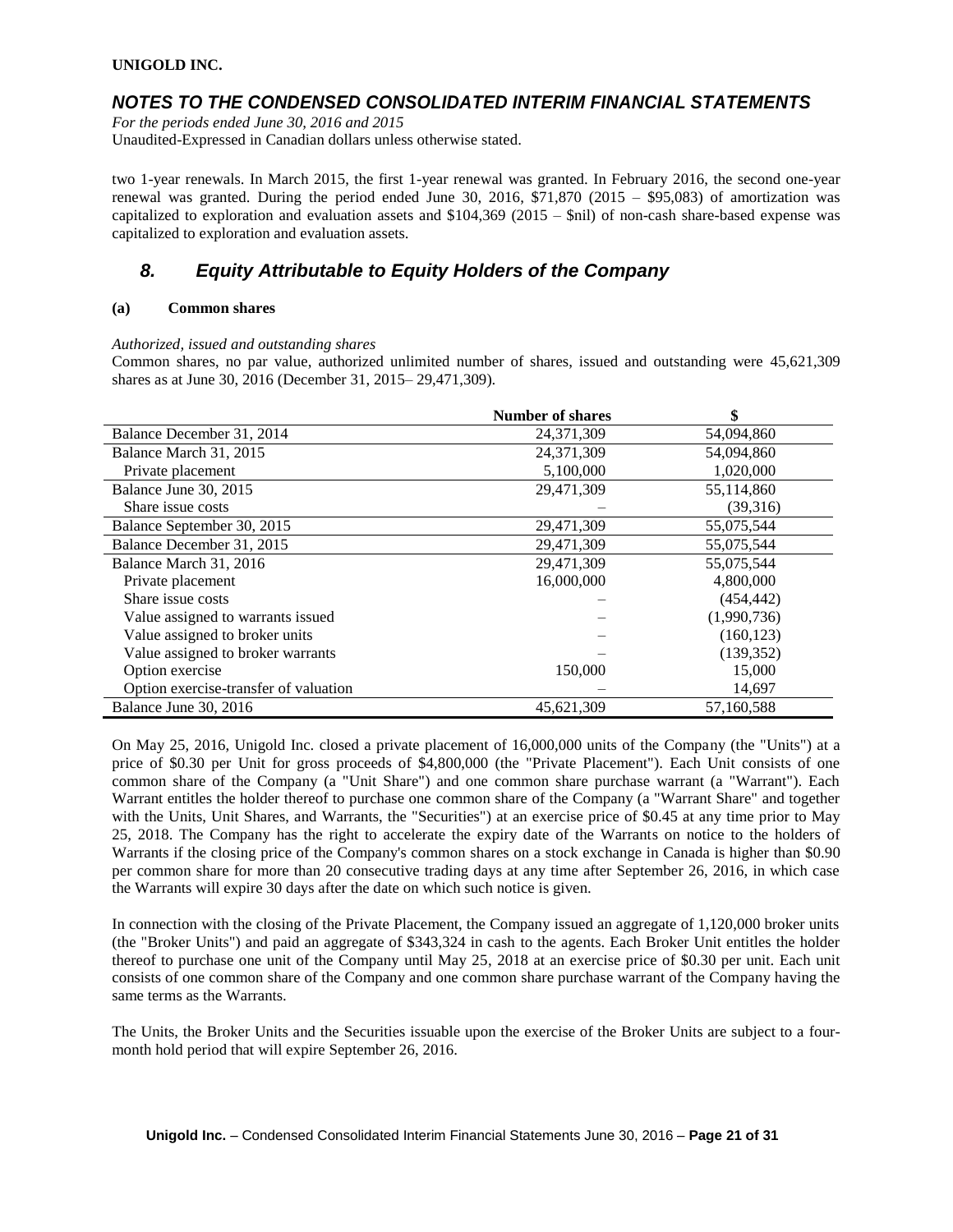### *NOTES TO THE CONDENSED CONSOLIDATED INTERIM FINANCIAL STATEMENTS*

*For the periods ended June 30, 2016 and 2015*

Unaudited-Expressed in Canadian dollars unless otherwise stated.

On June 25, 2015, Unigold issued 5,100,000 common shares at a price of \$0.20 per share for aggregate gross proceeds of \$1,020,000. The private placement was conducted after giving effect to a consolidation of the common shares of the Company on the basis of one (1) new common share for every ten (10) common shares issued and outstanding (the "Consolidation"). The Consolidation was approved by shareholders of Unigold at the annual and special meeting of shareholders held on March 31, 2015 and became effective as of June 24, 2015. All references to common shares outstanding, per share amounts, warrants and options have been retroactively restated to reflect the Consolidation.

#### **(b) Reserve for warrants**

|                                  | Number of   | Weighted average  | Weighted average      |
|----------------------------------|-------------|-------------------|-----------------------|
|                                  | Warrants    | exercise price \$ | grant date fair value |
| Balance December 31, 2014        | 2,542,500   | 3.56              | \$1,389,382           |
| Balance March 31, 2015           | 2,542,500   | 3.56              | 1,389,382             |
| Balance June 30, 2015            | 2,542,500   | 3.56              | 1,389,382             |
| Balance September 30, 2015       | 2,542,500   | 3.56              | 1,389,382             |
| Expired – transferred to deficit | (1,042,500) | 1.50              | (290, 302)            |
| Balance, December 31, 2015       | 1,500,000   | 5.00              | 1,099,080             |
| Balance March 31, 2016           | 1,500,000   | 5.00              | 1,099,080             |
| Private placement                | 16,000,000  | 0.45              | 1,990,736             |
| <b>Broker Units</b>              | 1,120,000   | 0.30              | 160,123               |
| <b>Broker Unit warrants</b>      | 1,120,000   | 0.45              | 139,352               |
| Balance June 30, 2016            | 19,740,000  | 0.79              | \$3.389.291           |

As a result of the private placement financing in May 2016, the Company issued 16,000,000 warrants. Each Warrant entitles the holder thereof to purchase one common share of the Company at an exercise price of \$0.45 at any time prior to May 25, 2018. The Company has the right to accelerate the expiry date of the Warrants on notice to the holders of Warrants if the closing price of the Company's common shares on a stock exchange in Canada is higher than \$0.90 per common share for more than 20 consecutive trading days at any time after September 26, 2016, in which case the Warrants will expire 30 days after the date on which such notice is given.

In connection with the closing of the Private Placement, the Company issued an aggregate of 1,120,000 broker units (the "Broker Units"). Each Broker Unit entitles the holder thereof to purchase one unit of the Company until May 25, 2018 at an exercise price of C\$0.30 per unit. Each unit consists of one common share of the Company and one common share purchase warrant of the Company having the same terms as the Warrants.

As a result of the IFC financing in June 2013, the Company issued 1,500,000 IFC Warrants to purchase common shares of the Company at a price of \$5.00 per share until June 10, 2017. An "accelerator clause" applies to 50% of the warrants. If the Company has filed a NI 43-101 compliant mineral resource estimate outlining 3,000,000 ounces of gold and the stock price trades above \$10.00 for thirty days, then Unigold may call for exercise of the warrants which, if not exercised, will expire in 60 days.

At June 30, 2016 and December 31, 2015, the Company had warrants issued as follows: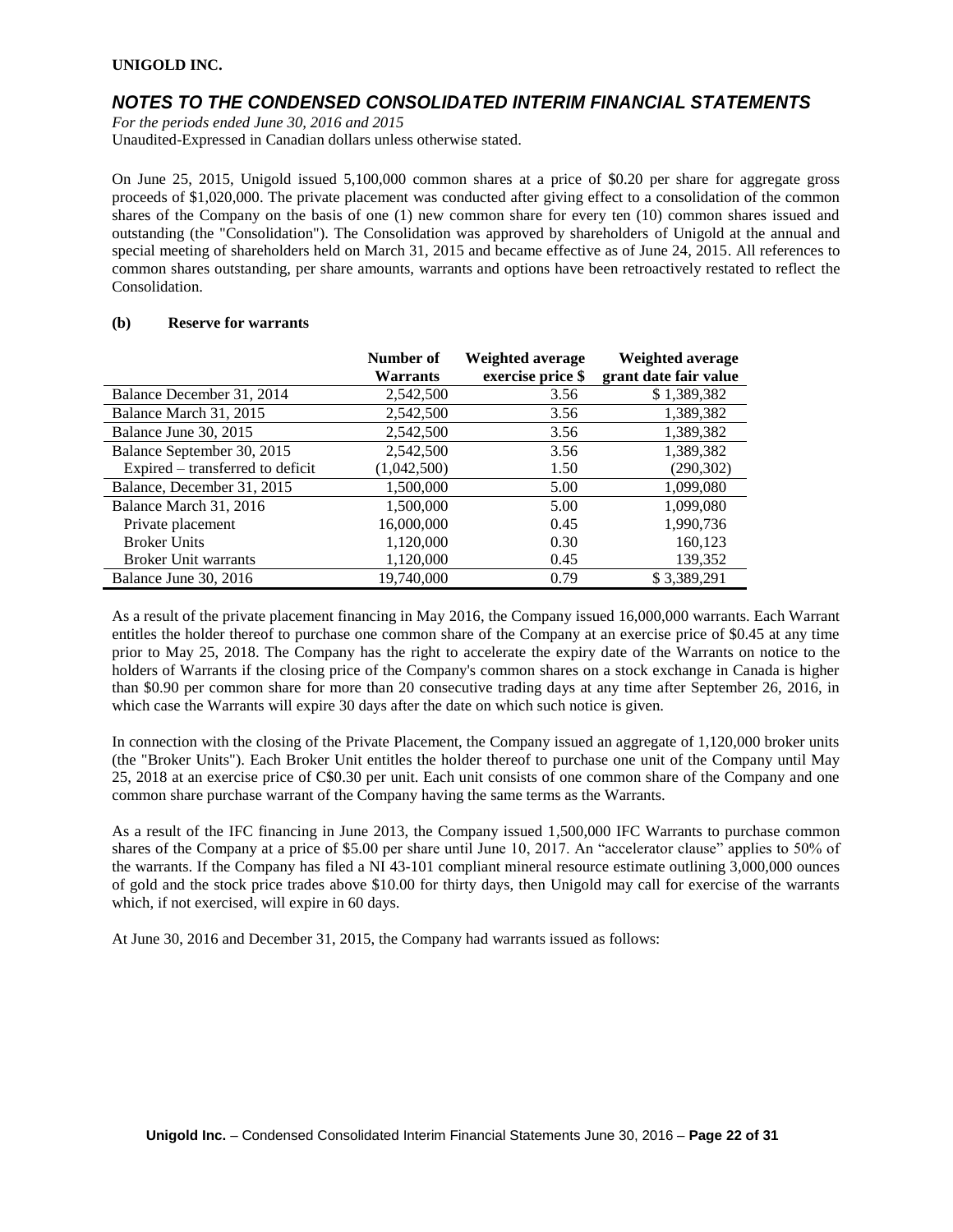## *NOTES TO THE CONDENSED CONSOLIDATED INTERIM FINANCIAL STATEMENTS*

*For the periods ended June 30, 2016 and 2015*

Unaudited-Expressed in Canadian dollars unless otherwise stated.

|                 |                    | 2016               |                    |             | 2015         |                          |                    |
|-----------------|--------------------|--------------------|--------------------|-------------|--------------|--------------------------|--------------------|
|                 |                    | Weighted           |                    |             | Weighted     |                          |                    |
|                 |                    | Average            |                    |             | Average      |                          |                    |
|                 | Number of          | Remaining          | Number of          | Number of   | Remaining    | Number of                |                    |
| <b>Exercise</b> | Warrants           | <b>Contractual</b> | Warrants           | Warrants    | Contractual  | Warrants                 |                    |
| Price           | <b>Outstanding</b> | Life - Years       | <b>Exercisable</b> | Outstanding | Life - Years | Exercisable              | <b>Expiry Date</b> |
| \$5.00          | 1,500,000          | 0.9                | 1,500,000          | 1.500.000   | 1.4          | 1,500,000                | June 10.2017       |
| \$0.45          | 16,000,000         | 1.9                | 16,000,000         |             |              |                          | May 25, 2018       |
| \$0.30          | 1,120,000          | 1.9                | 1,120,000          |             |              | $\overline{\phantom{0}}$ | May 25, 2018       |
| \$0.45          | 1.120.000          | 1.9                | 1.120.000          |             |              | —                        | May 25, 2018       |
| \$0.79          | 19,740,000         | $1.8\,$            | 19,740,000         | .500.000    | 1.4          | 1.500.000                |                    |

#### **(c) Reserve for share-based payment**

A summary of share-based payment reserve activity during the periods indicated is presented below:

|                                            | \$         |
|--------------------------------------------|------------|
| Balance December 31, 2014                  | 2,446,170  |
| Expired/forfeited – transferred to deficit | (881, 123) |
| Balance March 31, 2015                     | 1,565,047  |
| Expired/forfeited – transferred to deficit | (5,665)    |
| Balance June 30, 2015                      | 1,559,382  |
| Issued – employee stock options            | 151,864    |
| Balance September 30, 2015                 | 1,711,246  |
| Expired/forfeited – transferred to deficit | (406, 475) |
| Balance December 31, 2015                  | 1,304,771  |
| Balance March 31, 2016                     | 1,304,771  |
| Issued – employee stock options            | 591.399    |
| Exercised                                  | (14,697)   |
| <b>Balance June 30, 2016</b>               | 1,881,473  |

### *9. Share-Based Payment – Employee Stock Option Plan*

The Company has a stock option plan (the "Plan"), the purpose of which is to attract, retain and motivate management, staff and consultants by providing them with the opportunity, through share options, to acquire a proprietary interest in the Company and benefit from its growth. The maximum number of options to be issued under the Plan shall not exceed 10% of the total number of common shares issued and outstanding. The options are non-transferable and may be granted for a term not exceeding five years. The exercise price of the options shall be determined by the board of directors on the basis of the market price of the common shares, subject to all applicable regulatory requirements.

A summary of the Plan activity during the periods indicated is presented below: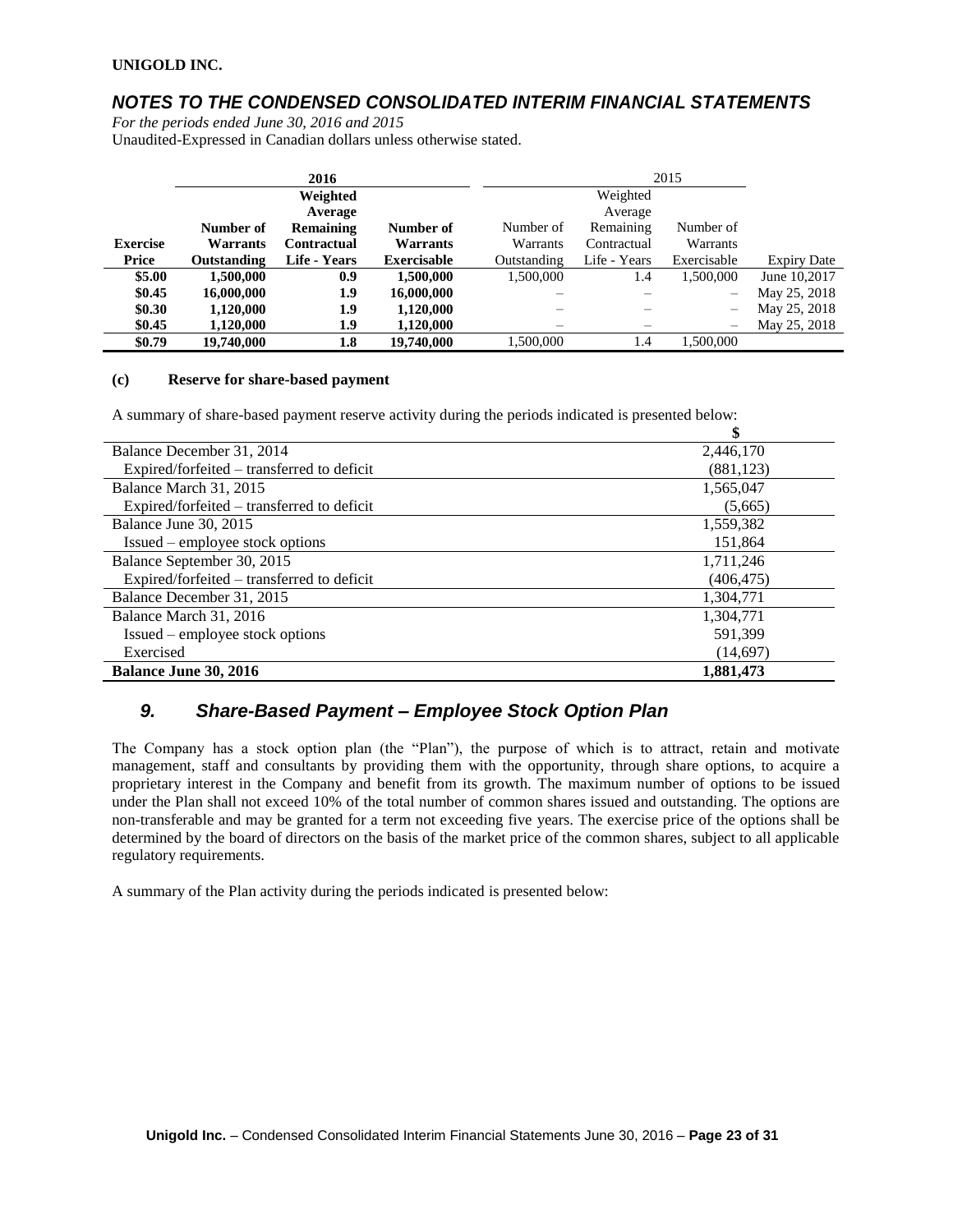### *NOTES TO THE CONDENSED CONSOLIDATED INTERIM FINANCIAL STATEMENTS*

*For the periods ended June 30, 2016 and 2015* Unaudited-Expressed in Canadian dollars unless otherwise stated.

|                            | <b>Number</b> | Weighted average exercise price \$ |
|----------------------------|---------------|------------------------------------|
| Balance December 31, 2014  | 1,752,500     | 1.94                               |
| Expired/forfeited          | (535,000)     | 2.00                               |
| Balance March 31, 2015     | 1,217,500     | 1.83                               |
| Expired/forfeited          | (25,000)      | 1.00                               |
| Balance June 30, 2015      | 1.192.500     | 1.85                               |
| Granted                    | 1,550,000     | 0.10                               |
| Balance September 30, 2015 | 2,742,500     | 0.86                               |
| Expired/forfeited          | (235,000)     | 1.93                               |
| Balance December 31, 2015  | 2,507,500     | 0.76                               |
| Balance March 31, 2016     | 2,507,500     | 0.76                               |
| Granted                    | 1,700,000     | 0.35                               |
| Exercised                  | (150,000)     | 0.10                               |
| Balance June 30, 2016      | 4,057,500     | 0.61                               |

As at June 30, 2016 and December 31, 2015 the Company had stock options issued to directors, officers, employees and consultants of the Company as follows:

|                 |                | 2016               |                    |             |              | 2015            |                    |
|-----------------|----------------|--------------------|--------------------|-------------|--------------|-----------------|--------------------|
|                 |                | Weighted           |                    |             | Weighted     |                 |                    |
|                 |                | Average            |                    |             | Average      |                 |                    |
|                 | Number of      | Remaining          | Number of          | Number of   | Remaining    | Number of       |                    |
| <b>Exercise</b> | <b>Options</b> | <b>Contractual</b> | <b>Options</b>     | Options     | Contractual  | <b>Options</b>  |                    |
| Price           | Outstanding    | Life - Years       | <b>Exercisable</b> | Outstanding | Life - Years | Exercisable     | <b>Expiry Date</b> |
| \$1.10          | 270,000        | 0.4                | 270,000            | \$1.10      | 270,000      | 0.9             | Nov.17, 2016       |
| \$3.30          | 270,000        | 1.0                | 270,000            | \$3.30      | 270,000      | 1.5             | Jun. 26, 2017      |
| \$2.80          | 75,000         | 1.7                | 75,000             | \$2.80      | 75,000       | 2.2             | Mar.27,2018        |
| \$1.00          | 342,500        | 2.0                | 342,500            | \$1.00      | 342,500      | 2.5             | July 3, 2018       |
| \$0.10          | 1,400,000      | 4.3                | 1,400,000          | \$0.10      | 1,550,000    | 4.8             | Sep.30,2020        |
| \$0.35          | 1,700,000      | 5.0                | 1,700,000          |             |              | $\qquad \qquad$ | Jun.22,2021        |
| \$0.61          | 4,057,500      | 3.8                | 4,057,500          | \$0.76      | 2,507,500    | 3.6             |                    |

The grant date fair value of the options granted in the second quarter of based on the Black-Scholes option pricing model, using the assumptions below.

As at June 30, 2016 there are 504,631 options available for grant (December 31, 2005 – 439,631). During the quarter ended June 30, 2016 non-cash share-based payment expense of \$487,034 was recorded (June 30, 2015– \$nil). In addition, \$104,365 (2015– \$nil) was capitalized to exploration and evaluation assets. The weighted average exercise price of stock options exercisable as at June 30, 2016 is \$0.61 (December 31, 2015 – \$0.76).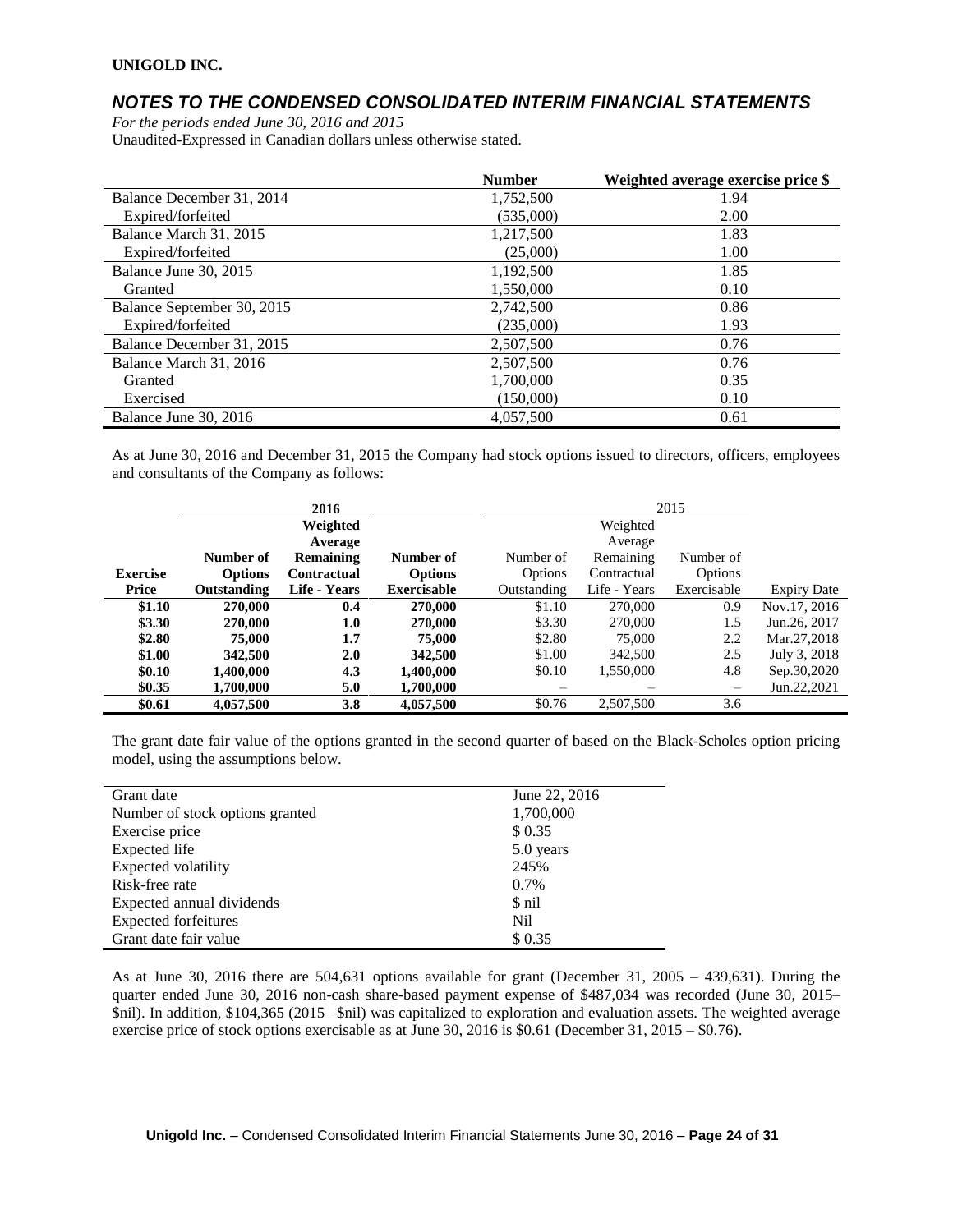# *NOTES TO THE CONDENSED CONSOLIDATED INTERIM FINANCIAL STATEMENTS*

*For the periods ended June 30, 2016 and 2015* Unaudited-Expressed in Canadian dollars unless otherwise stated.

### *10. Net Loss per Share*

For the three and six months ended June 30, 2016 and 2015 the outstanding stock options and warrants were not included in the computation of the diluted net loss per share because the effect was anti-dilutive.

|                                        |              | Three months ended June 30, | Six months ended June 30, |               |
|----------------------------------------|--------------|-----------------------------|---------------------------|---------------|
|                                        | 2016         | 2015                        | 2016                      | 2015          |
|                                        |              |                             |                           |               |
| Loss attributable to shareholders      | \$ (665,535) | \$(139,736)                 | \$ (828, 537)             | \$ (356, 451) |
| Weighted average number of shares      | 35,802,628   | 24,651,529                  | 32,637,793                | 24,512,193    |
| Basic loss per share                   | \$ (0.02)    | \$ (0.01)                   | \$ (0.03)                 | \$ (0.01)     |
| Incremental shares on assumed exercise |              |                             |                           |               |
| of options and warrants                |              |                             |                           |               |
| Weighted average number of shares      | 35,802,628   | 24,651,529                  | 32,637,793                | 24,512,193    |
| Diluted loss per share                 | \$ (0.02)    | \$ (0.01)                   | \$ (0.03)                 | \$ (0.01)     |

# *11. Compensation*

The compensation expense of the Company was as follows:

|                                                | Three months ended June 30, |                    |                     | Six months ended June 30, |
|------------------------------------------------|-----------------------------|--------------------|---------------------|---------------------------|
|                                                | 2016                        | 2015               | 2016                | 2015                      |
| Salaries and non-wage costs<br>Directors' fees | \$79,056<br>30,000          | \$44,122<br>25,000 | \$127,531<br>60,000 | \$116,005<br>50,000       |
| Share-based payment                            | 487,034                     |                    | 487.034             |                           |
|                                                | \$596,090                   | \$69,122           | \$674,565           | \$166,005                 |

# *12. Related Party Transactions*

The Company's related parties as defined by IAS 24, *Related Party Disclosures*, include the Company's subsidiaries (*Note 1*), the Board of Directors, close family members and enterprises that are controlled by these individuals and key management as well as certain persons performing similar functions.

| The remaindant of alloctors and no priming efficint of the Company was as follows. | Three months ended June 30, |          |           | Six months ended June 30, |
|------------------------------------------------------------------------------------|-----------------------------|----------|-----------|---------------------------|
|                                                                                    | 2016                        | 2015     | 2016      | 2015                      |
| Aggregate compensation                                                             | \$100,775                   | \$66.625 | \$224,400 | \$171,074                 |
| Share-based compensation                                                           | 574,004                     |          | 574.004   |                           |
|                                                                                    | \$674,779                   | \$66.625 | \$798,404 | \$171,074                 |

The remuneration of directors and key management of the Company was as follows.

Included in the accounts for the periods ended June 30, 2016 and 2015 are payments made to officers, directors and corporations under the control or significant influence of officers and directors of the Company as follows: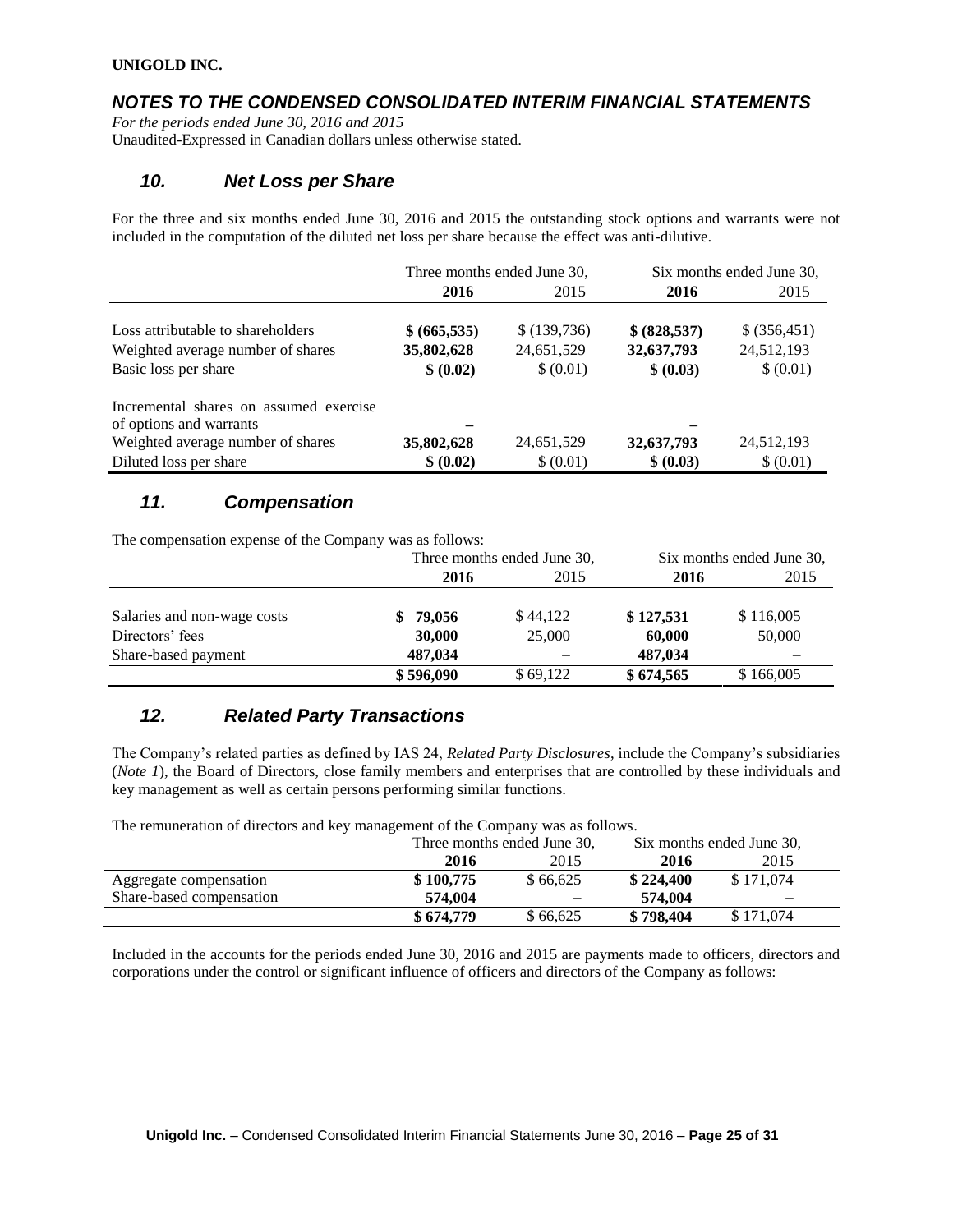## *NOTES TO THE CONDENSED CONSOLIDATED INTERIM FINANCIAL STATEMENTS*

*For the periods ended June 30, 2016 and 2015*

Unaudited-Expressed in Canadian dollars unless otherwise stated.

|                                                                                                                                                      | Three months ended June 30, |          | Six months ended June 30, |           |
|------------------------------------------------------------------------------------------------------------------------------------------------------|-----------------------------|----------|---------------------------|-----------|
|                                                                                                                                                      | 2016                        | 2015     | 2016                      | 2015      |
| Management<br>fees<br>services<br>paid<br>to<br>corporations<br>controlled<br>by<br>under<br><b>or</b><br>significant influence of an officer of the |                             |          |                           |           |
| Company<br>Professional fees paid to officers or former                                                                                              | \$1,575                     |          | \$49,700                  | \$8,000   |
| officers                                                                                                                                             | 69.200                      | 41.625   | 114,700                   | 113,074   |
|                                                                                                                                                      | \$70,775                    | \$41,625 | \$124,400                 | \$121,074 |

These transactions were in the normal course of operations.

### *13. Supplemental Information Pertaining to Cash Flows*

|                                                     | Six months ended June 30, |      |          |      |
|-----------------------------------------------------|---------------------------|------|----------|------|
|                                                     |                           | 2016 |          | 2015 |
| Income taxes paid                                   | S                         |      |          |      |
| Change in accrued exploration<br>and                |                           |      |          |      |
| evaluation assets                                   | (20, 273)                 |      | (14,094) |      |
| Amortization included in exploration and            |                           |      |          |      |
| evaluation assets ( <i>Note</i> 6,7)                | 71,870                    |      | 95,083   |      |
| Share-based<br>payments<br>charged<br>to            |                           |      |          |      |
| exploration and evaluation assets ( <i>Note 7</i> ) | 104,365                   |      |          |      |

### *14. Financial Risk Management*

The Company's risk exposures and the impact on the Company's financial instruments are summarized below. There have been no changes in the risks, objectives, policies and procedures from the previous period.

### **(a) Credit risk**

Credit risk is the risk of loss associated with a counterparty's inability to fulfill its payment obligations. The Company's credit risk is primarily attributable to cash and other receivables.

Cash is held with a reputable Canadian financial institution, from which management believes the risk of loss to be minimal.

Financial instruments included in other receivables consist of sales tax due from the Government of Canada. Other receivables are in good standing as of June 30, 2016. Management believes that the credit risk concentration with respect to financial instruments included in other receivables is minimal.

### **(b) Liquidity risk**

The Company has in place a planning and budgeting process to help determine the funds required to support the Company's normal operating requirements on an ongoing basis and its capital, administrative, and exploration and evaluation expenditures. The Company ensures that there are sufficient funds to meet its short-term requirements, taking into account its anticipated cash flows from operations and its holdings of cash and cash equivalents.

As at June 30, 2016, the Company has working capital of \$4,320,132 (December 31, 2015 – \$473,967). The Company's ability to meet its financial obligations is dependent upon securing financing.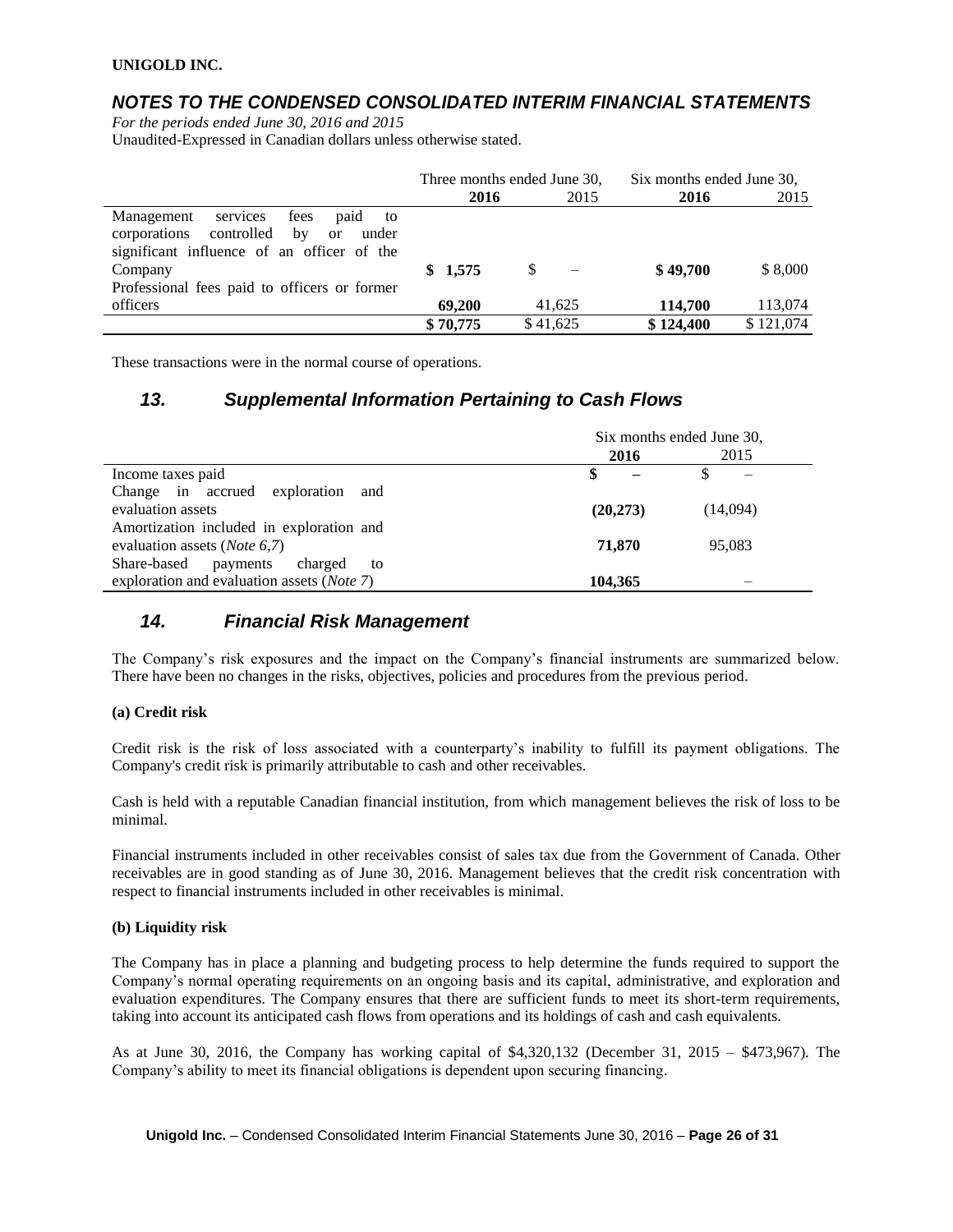### *NOTES TO THE CONDENSED CONSOLIDATED INTERIM FINANCIAL STATEMENTS*

*For the periods ended June 30, 2016 and 2015* Unaudited-Expressed in Canadian dollars unless otherwise stated.

As of June 30, 2016, the Company has a cash balance of \$4,161,591 (December 31, 2015 – \$596,348) to settle current accounts payable and accrued liabilities of \$112,132 (December 31, 2015 – \$154,932). The Company's other current assets consist of other receivables of \$41,120 (December 31, 2015 – \$8,608) and other financial assets and prepaids of \$5,025 (December 31, 2015 – \$23,943). See also *Note 2* – Going Concern.

#### **(c) Market risk**

At the present time, the Company does not hold any interest in a mining property that is in production. The Company's viability and potential success depends on its ability to develop, exploit, and generate revenue from the development of mineral deposits. Revenue, cash flow, and profits from any future mining operations in which the Company is involved will be influenced by precious and/or base metal prices and by the relationship of such prices to production costs. Such prices can fluctuate widely and are affected by numerous factors beyond the Company's control.

#### **(d) Foreign exchange risk**

The Company's financings are in Canadian dollars. Certain of the Company's transactions with its subsidiary, Unigold Dominicana, S.R.L. are incurred in foreign currencies and are therefore subject to gains or losses due to fluctuations in exchange rates. The Company is therefore subject to foreign exchange risk. As at June 30, 2016, the Company had cash balances of \$32,003 (December 31, 2015 – \$14,713) in United States dollars. U.S. \$ accounts payable as at June 30, 2016 were U.S. \$nil (December 31, 2015 – U.S. \$nil).

Sensitivity to a plus or minus 5% change in the foreign exchange rate would not have resulted in a significant fluctuation in the loss for the period ended June 30, 2016. The Company does not undertake currency hedging activities to mitigate its foreign currency risk.

#### **(e) Interest rate risk**

Interest rate risk is the risk that the fair value of future cash flows of a financial instrument will fluctuate because of changes in market interest rates. The Company's current policy is to earn interest on bank balances that approximate rates available from investment-grade short-term deposit certificates issued by its financial institutions. The Company periodically monitors the investments it makes and is satisfied with the creditworthiness of its financial institutions. As of June 30, 2016, interest rate risk is minimal since the Company has no interest-bearing debt instruments.

A sensitivity analysis has determined that an interest rate fluctuation of 5% in interest rates would not have resulted in significant fluctuation in the interest income during the period ended June 30, 2016.

#### **(f) Fair value of financial assets and liabilities**

Fair value estimates are made at the statement of financial position date based on relevant market information and information about the financial instrument. These estimates are subjective in nature, involve uncertainties in significant matters of judgment, and therefore cannot be determined with precision. Changes in assumptions could significantly affect these estimates.

The book values of cash, other receivables, other financial assets, and accounts payable and accrued liabilities, approximate their respective fair values due to the short-term nature of these instruments.

The following is a summary of the Company's financial instruments: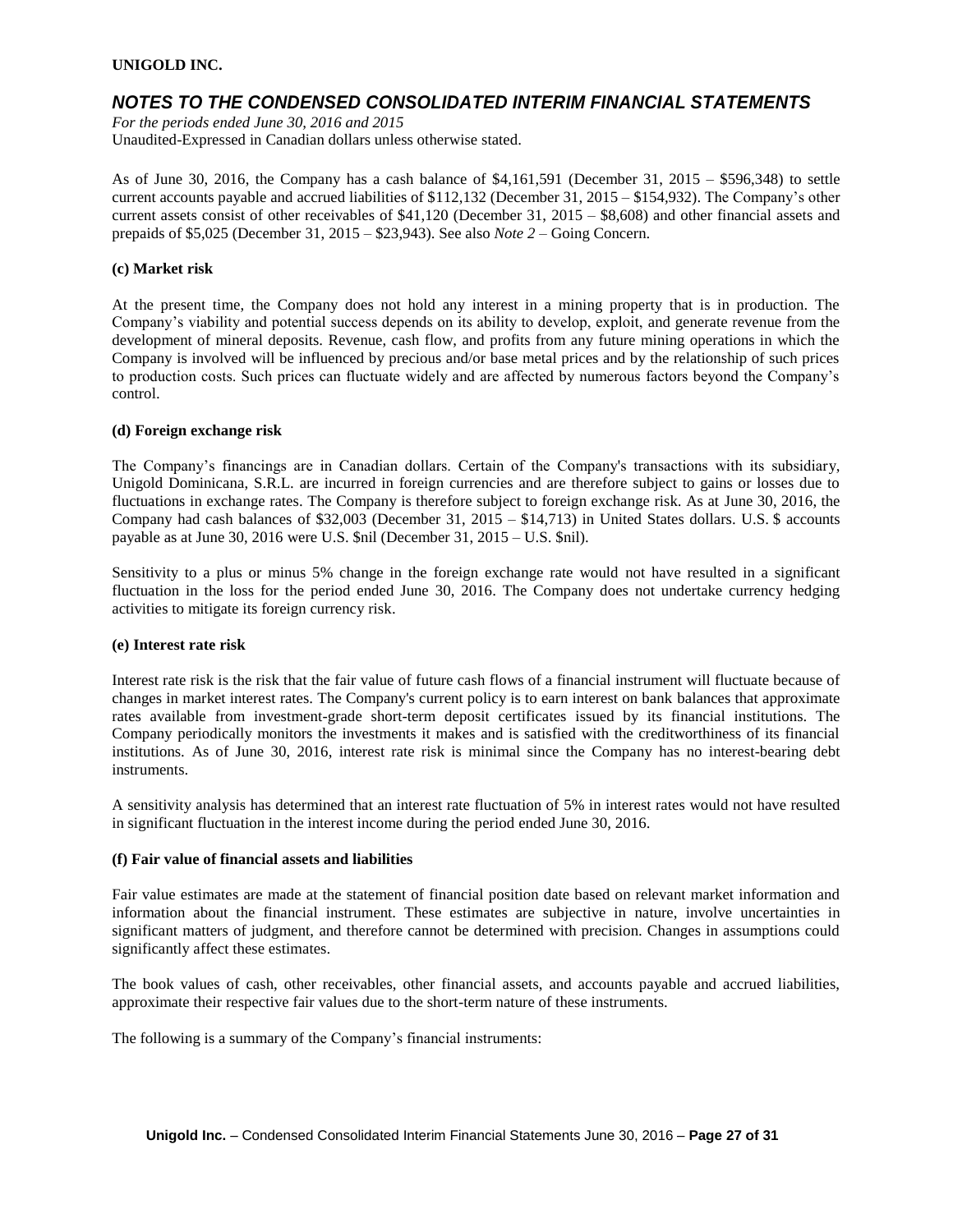### *NOTES TO THE CONDENSED CONSOLIDATED INTERIM FINANCIAL STATEMENTS*

*For the periods ended June 30, 2016 and 2015* Unaudited-Expressed in Canadian dollars unless otherwise stated.

|                                          | As at | <b>June 30, 2016</b> |             | December 31, 2015 |           |
|------------------------------------------|-------|----------------------|-------------|-------------------|-----------|
|                                          |       | Carrying             | Fair        | Carrying          | Fair      |
|                                          |       | Amount               | Value       | Amount            | Value     |
|                                          |       |                      |             |                   |           |
| Cash                                     |       | \$4,161,591          | \$4,161,591 | \$596.348         | \$596,348 |
| Other receivables                        |       | 41,120               | 41,120      | 8.608             | 8,608     |
| Accounts payable and accrued liabilities |       | 5,025                | 5.025       | 154.932           | 154,,932  |

### *15. Capital Risk Management*

The Company considers its capital structure to consist of equity attributable to shareholders of the Company which at June 30, 2016 was \$42,723,984 (December 31, 2015 – \$38,600,564). The Company manages its capital structure and adjusts it, in order to have the funds available to support its exploration and operations activities.

The Company's objective when managing capital is to safeguard the Company's ability to continue as a going concern in order to pursue the exploration of its exploration properties and maximize shareholder returns. The Company satisfies its capital requirements through careful management of its cash resources and by utilizing its existing credit facility or equity issues, as necessary, based on the prevalent economic conditions of both the industry and the capital markets and the underlying risk characteristics of the related assets. Management reviews its capital management approach on an ongoing basis. The Company and its subsidiaries are not subject to externally imposed capital requirements.

### *16. Commitments and Contingencies*

### **(a) Legal proceedings**

The Company and its entities are party to certain legal proceedings arising in the ordinary course of business. In the opinion of management, there are no current legal proceedings or other claims outstanding, which, on final disposition, could have a material adverse effect on the financial position of the Company.

### **(b) Environmental matters**

The Company has operated in the mineral exploration industry in the Dominican Republic for many years. The enforcement of environmental regulation in the Dominican Republic is evolving and the enforcement posture of government authorities is continually being reconsidered. The Company periodically evaluates its obligations under environmental regulations.

The Company's exploration activities are subject to various federal, provincial and international laws and regulations governing the protection of the environment. These laws and regulations are continually changing and generally becoming more restrictive. The Company conducts its operations so as to protect public health and the environment and believes its operations are materially in compliance with all applicable laws and regulations. The Company has made, and expects to make in the future, expenditures to comply with such laws and regulations.

### **(c) Guarantees**

The Company has no guarantees outstanding.

### **(d) Contingencies**

The Company is a party to certain employment contracts. These contracts contain clauses requiring that \$nil be paid on termination resulting from a change of control of the Company, \$32,566 be paid on termination for other than cause. As the likelihood of these events taking place is not determinable, the contingent payments have not been reflected in these consolidated financial statements.

### **(e) Operating contractual obligations**

Minimum contractual payments over the next five years are estimated as follows:

**Unigold Inc.** – Condensed Consolidated Interim Financial Statements June 30, 2016 – **Page 28 of 31**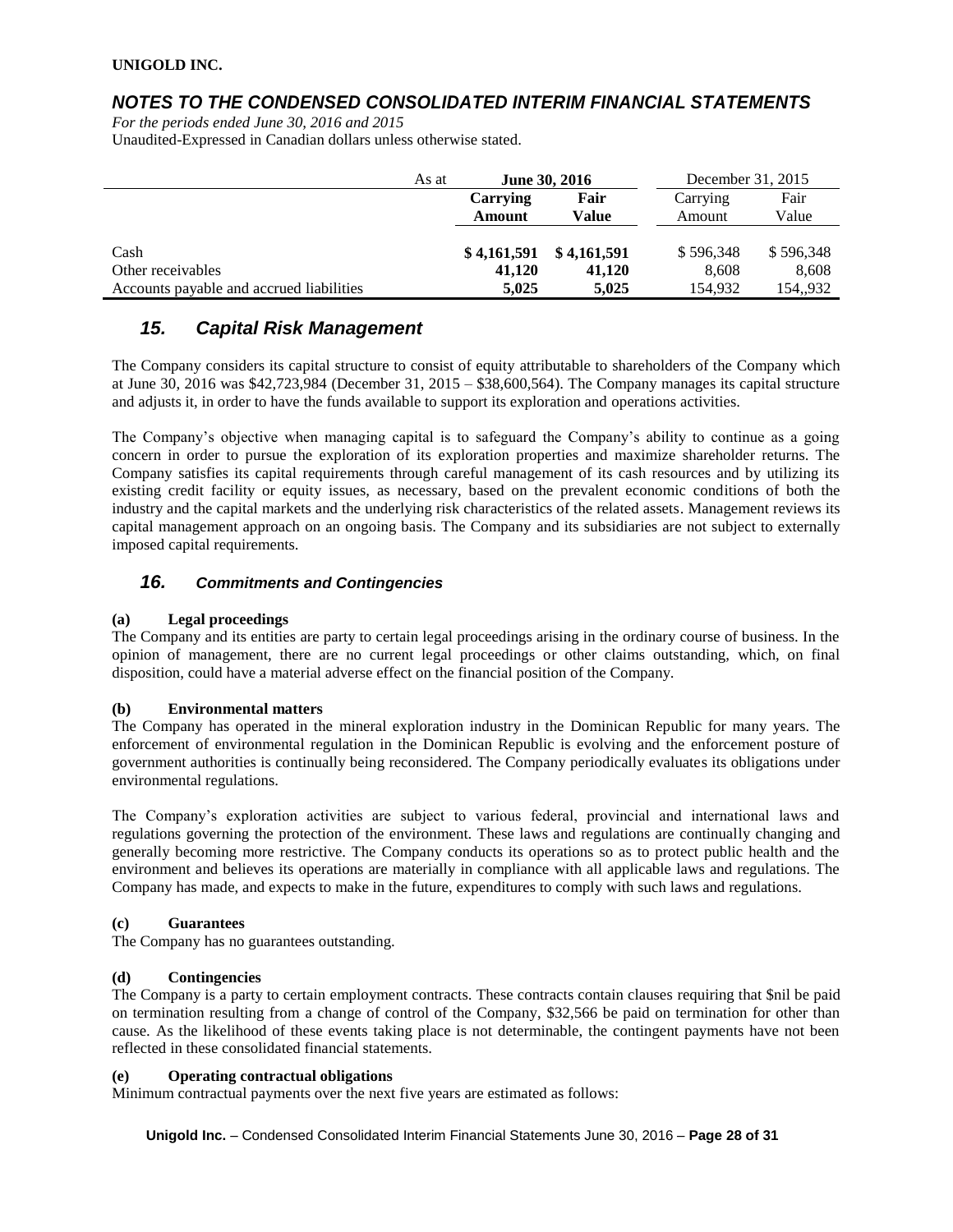# *NOTES TO THE CONDENSED CONSOLIDATED INTERIM FINANCIAL STATEMENTS*

*For the periods ended June 30, 2016 and 2015* Unaudited-Expressed in Canadian dollars unless otherwise stated.

| Year            | $_{\rm \tau total}$ | 2016      | 2017  | 2018                     | 2019                     | 2020 |
|-----------------|---------------------|-----------|-------|--------------------------|--------------------------|------|
| Office lease    | 4.000               | 4.000     | -     |                          | –                        |      |
| <b>Services</b> | 247,000             | 246,000   | 000.  | $\overline{\phantom{m}}$ | $\overline{\phantom{m}}$ |      |
|                 | \$251,000           | \$250,000 | 1.000 | -                        | $\overline{\phantom{a}}$ |      |

The Company has entered into leases for office premises. The leases have an average life of six months (December 31, 2015 – one year) with renewal terms at the option of the lessee at lease payments based on market prices at the time of renewal. There are no restrictions placed upon the lessee by entering into these leases. Payments recognized as an expense were as follows:

| Period ended June 30, | 2016    | 2015     |
|-----------------------|---------|----------|
| Lease payments        | \$7.663 | \$27.930 |
|                       |         |          |

Non-cancellable operating lease commitments:

|                                             | As at | <b>June 30, 2016</b> | December 31, 2015 |
|---------------------------------------------|-------|----------------------|-------------------|
| Within one year                             |       | \$4.000              | \$6,000           |
| After one year but not more than five years |       |                      |                   |
| More than five years                        |       | -                    |                   |

### **(f) 2013 Private Placement**

In connection with the 2013 private placement, an investment agreement was signed which gives the International Finance Corporation ("IFC") the following rights:

(i) Participation Right: As long as IFC holds Unigold shares equal to at least 2% of the issued and outstanding Unigold shares on a non-diluted basis, IFC will have the right to participate in future equity financings by Unigold on a pro rata basis to its non-diluted shareholding at the applicable time.

### **(g) 2015 Private Placement**

In connection with the 2015 private placement, an investment agreement was signed which gives Osisko Gold Royalties Ltd. ("Osisko") the following rights:

(i) Participation Right: As long as Osisko holds Unigold shares equal to at least 10% of the issued and outstanding Unigold shares on a non-diluted basis, Osisko will have the right to participate in future equity financings by Unigold on a pro rata basis to its non-diluted shareholding at the applicable time.

(ii) Nomination Right: As long as Osisko holds Unigold shares equal to at least 10% of the issued and outstanding Unigold Shares on a non-diluted basis, Osisko will be entitled to nominate the greater of: (a) two (2) nominees, and (b) the number of nominees obtained by multiplying Osisko's percentage ownership of Unigold Shares (on a nondiluted basis) by the number of directors Unigold's management slate of nominees proposed to the Board (fractional numbers being rounded down to the nearest whole number) at any meeting of shareholders of Unigold.

(iii) Royalty Option: Osisko will be granted an option to purchase a 2% net smelter return ("NSR") royalty on Unigold's Neita property for a consideration of \$2,000,000, exercisable 90 days following the delivery of a feasibility study. Once exercised, Unigold will have the right to repurchase a 1% NSR (being 50% of the 2% NSR held by Osisko) for \$1,000,000 until 90 days following the achievement of commercial production.

(iv) Royalty/Stream Right: As long as Osisko holds Unigold Shares equal to at least 10% of the issued and outstanding Unigold Shares on a non-diluted basis, Osisko will have the right of first refusal over any royalty, stream, forward, off-take, gold loan or other agreement involving the sale of a similar interest in products from properties of Unigold that Unigold proposes to enter into from time to time. In the event that Osisko does not exercise its right of first refusal, Unigold may thereafter offer such right to a third party on terms no more favourable to such third party than those offered to Osisko.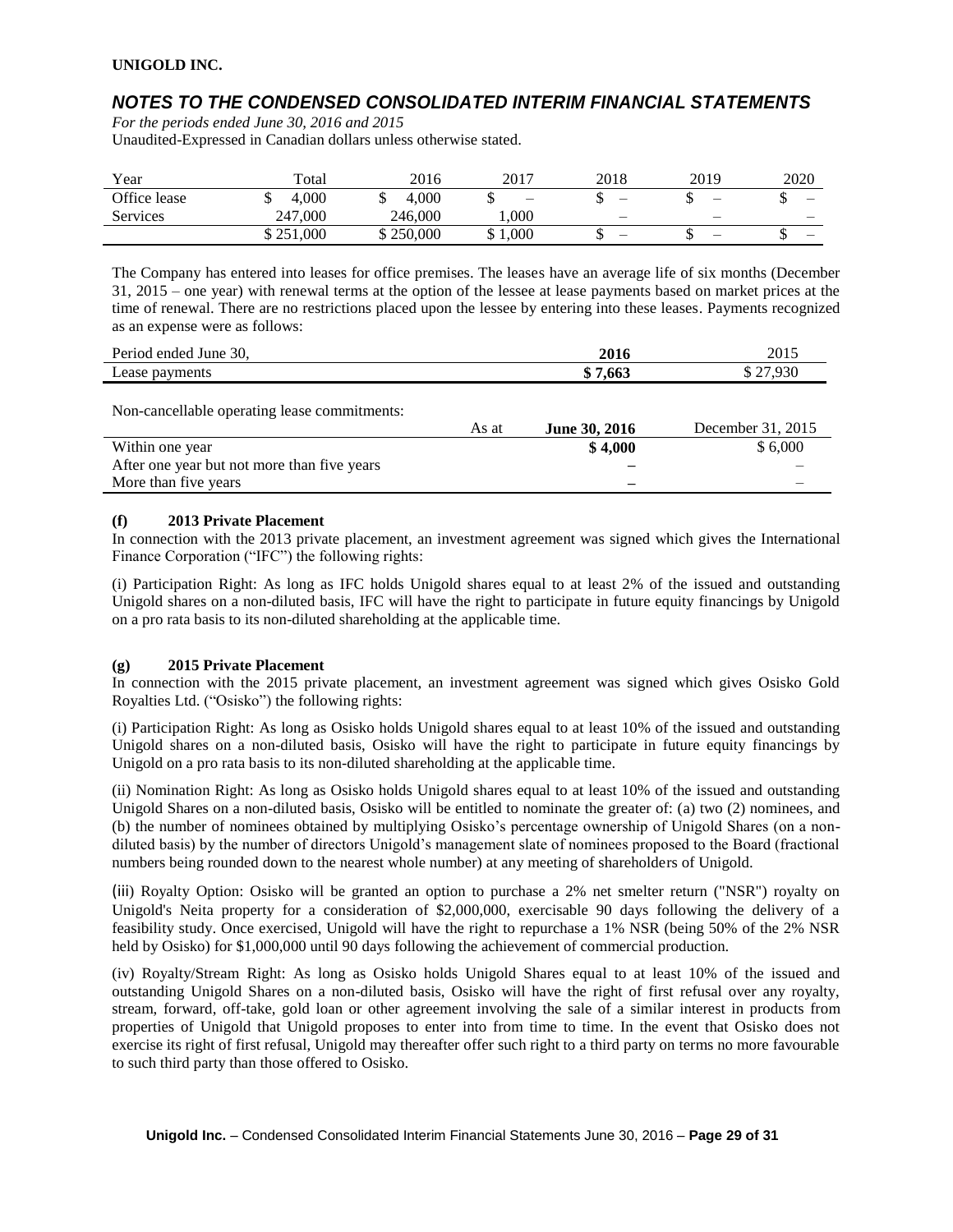### *NOTES TO THE CONDENSED CONSOLIDATED INTERIM FINANCIAL STATEMENTS*

*For the periods ended June 30, 2016 and 2015* Unaudited-Expressed in Canadian dollars unless otherwise stated.

### *17. Segmented Information*

The Company's only activity is mineral exploration and evaluation. All of the Company's land, vehicles, field equipment, and camp and buildings (see *Note 6*) are physically located in the Dominican Republic. All of the Company's exploration and evaluation activities referred to in *Note 7* relate to properties in the Dominican Republic.

|                      | As at and for the period ended June 30, 2016 |                 |              |  |  |
|----------------------|----------------------------------------------|-----------------|--------------|--|--|
|                      | Dominican                                    |                 |              |  |  |
|                      | Canada                                       | <b>Republic</b> | Total        |  |  |
| Assets               | \$4,140,027                                  | \$38,699,184    | \$42,839,211 |  |  |
| Liabilities          | 112,196                                      | <b>200</b>      | 112,396      |  |  |
| Amortization expense | (532)                                        |                 | (532)        |  |  |
| Investment income    | 3,590                                        | 11              | 3,601        |  |  |
| Financing expense    |                                              |                 |              |  |  |
| Other expenses       | (804, 670)                                   | (26,936)        | (831,606)    |  |  |

|                      | As at and for the year ended December 31, 2015 |              |              |  |  |
|----------------------|------------------------------------------------|--------------|--------------|--|--|
|                      | Dominican                                      |              |              |  |  |
|                      | Canada                                         | Republic     | Total        |  |  |
| Assets               | \$536,119                                      | \$38,222,208 | \$38,758,327 |  |  |
| Liabilities          | 144,582                                        | 10,350       | 154,932      |  |  |
| Amortization expense | (3,295)                                        |              | (3,295)      |  |  |
| Investment income    | 1.947                                          | 25           | 1,972        |  |  |
| Financing expense    |                                                |              |              |  |  |
| Other expenses       | (793,629)                                      | 3.049        | (790,580)    |  |  |